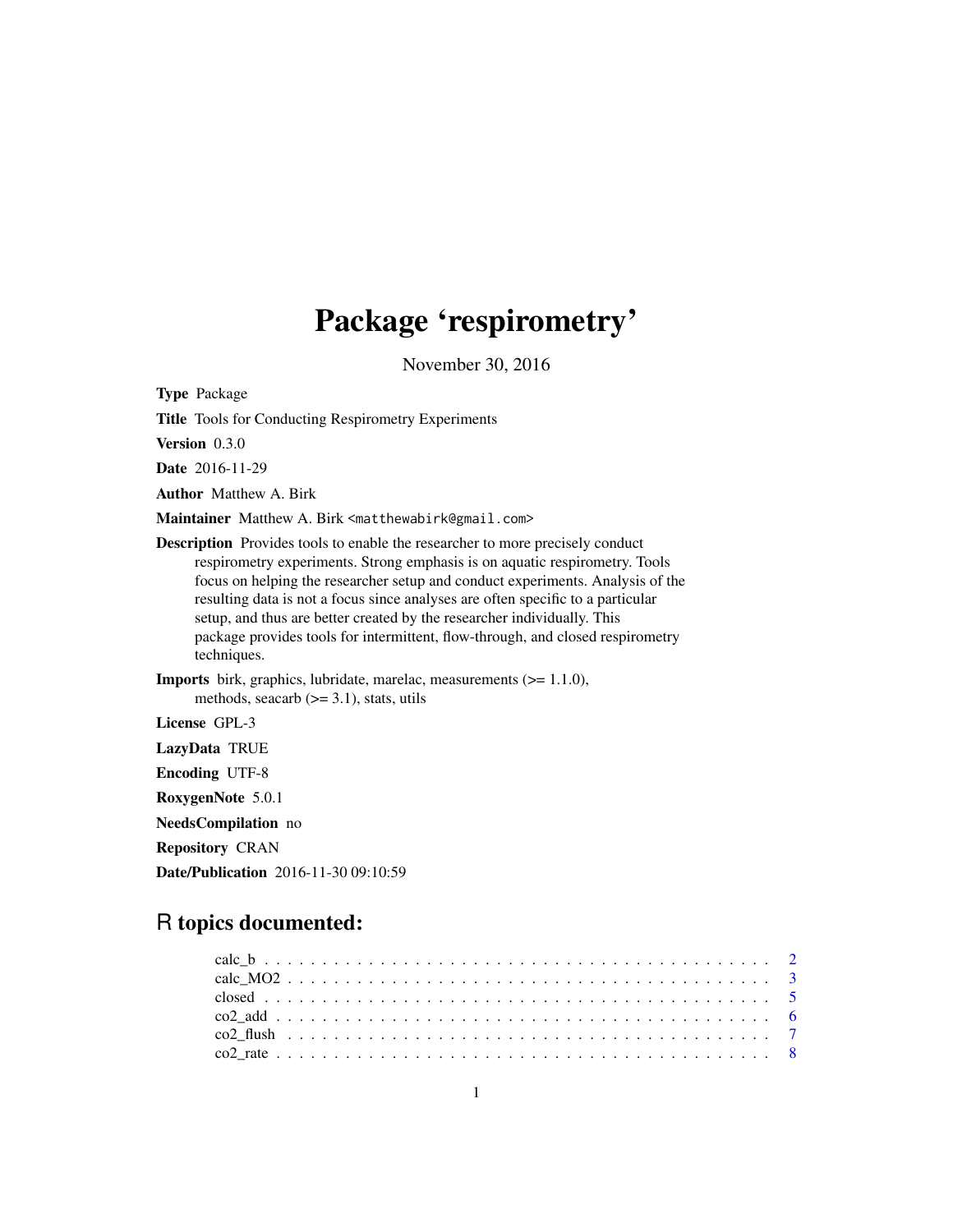<span id="page-1-0"></span>

|  | 38 |
|--|----|
|  |    |
|  |    |
|  |    |
|  |    |
|  |    |
|  |    |
|  |    |
|  |    |
|  |    |
|  |    |
|  |    |
|  |    |
|  |    |
|  |    |
|  |    |
|  |    |
|  |    |
|  |    |
|  |    |
|  |    |
|  |    |
|  |    |
|  |    |

<span id="page-1-1"></span>calc\_b *Calculate the metabolic scaling coefficient, b*

### Description

For most organisms, metabolic rate does not scale linearly, but rather according to a power function:  $MO2 = b0 * M<sup>b</sup>$ . This function estimates the scaling coefficient, b, given MO2s from different sized individuals.

### Usage

calc\_b(mass, MO2, plot = "linear")

## Arguments

| mass | a vector of animal masses.                                                                                                                            |
|------|-------------------------------------------------------------------------------------------------------------------------------------------------------|
| MO2  | a vector of metabolic rates.                                                                                                                          |
| plot | a string defining what kind of plot to display. "linear" for linear axes, "log" for<br>log10-scale axes, and "none" for no plot. Default is "linear". |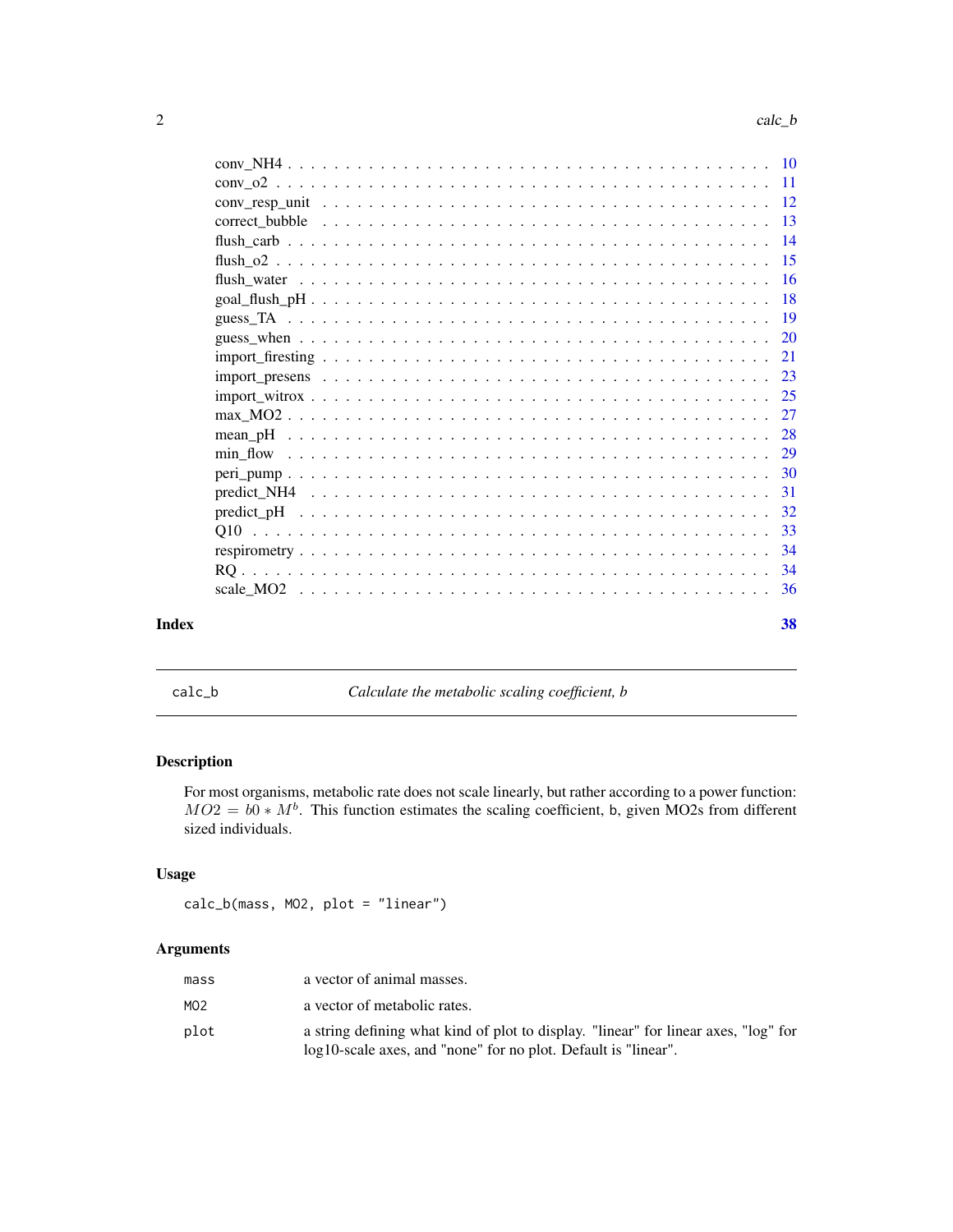<span id="page-2-0"></span>calc\_MO2 3

### Details

$$
MO2 = b0 * M^b
$$

where b0 is species-specific normalization constant, M is mass and b is the scaling coefficient.

### Author(s)

Matthew A. Birk, <matthewabirk@gmail.com>

#### See Also

[scale\\_MO2](#page-35-1), [calc\\_MO2](#page-2-1)

#### Examples

```
# Simple example
mass <- c(1, 10, 100, 1000, 40, 4, 400, 60, 2, 742, 266, 983) # made up values
MO2 <- mass ^ 0.65 + rnorm(n = length(mass)) # make up some data
calc_b(mass = mass, MO2 = MO2)
```

```
# How about some mass-specific MO2s?
msMO2 <- mass \land -0.25 + \text{rnorm}(n = \text{length}(mass), \text{sd} = 0.05)calc_b(mass = mass, MO2 = msMO2)calc_b(mass = mass, MO2 = msMO2, plot = "log")
```
<span id="page-2-1"></span>

calc\_MO2 *Calculate metabolic rate*

#### Description

Calculates metabolic rate (MO2) given O2 measurements over time. Oxygen measurements are split into bins and MO2s are calculated from each bin (unless bin\_width is set to 0). The bin\_width parameter defines the width of the bin in timed intervals (e.g. 15 minutes). Linear regressions are fit through each bin and the calculated MO2 is returned as the slope of the change in O2 over time.

#### Usage

```
calc_MO2(duration, o2, o2_unit = "percent_a.s.", bin_width, vol, temp = 25,
  sal = 35, atm_pres = 1013.25)
```
### Arguments

| duration | numeric vector of the timepoint for each observation (minutes).                                         |
|----------|---------------------------------------------------------------------------------------------------------|
| ο2       | numeric vector of O2 observations.                                                                      |
| o2 unit  | a string describing the unit used to measure of. Default is "percent a.s." Options<br>are from conv o2. |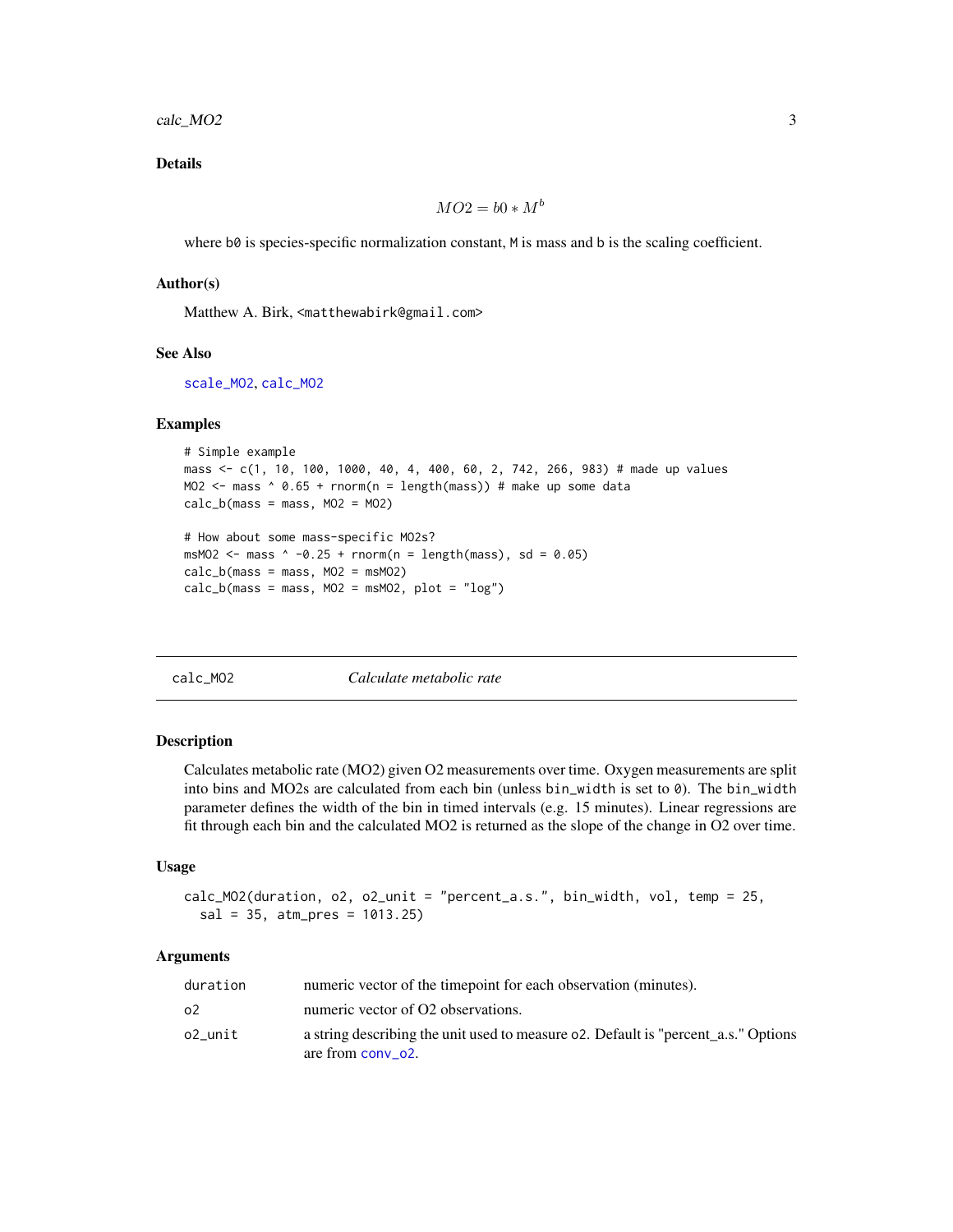<span id="page-3-0"></span>

| bin_width | numeric. A number defining how long of a period should be binned for each       |
|-----------|---------------------------------------------------------------------------------|
|           | MO2 determination (minutes). If MO2 is to be calculated from one observation    |
|           | to the next (rather than binned observations), set bin_width to 0. To calculate |
|           | one MO2 value from all observations, set bin_width to Inf.                      |
| vol       | volume of the respirometer (liter).                                             |
| temp      | temperature ( $\rm{^{\circ}C}$ ). Default is 25 $\rm{^{\circ}C}$ .              |
| sal       | salinity (psu). Default is 35 psu.                                              |
| atm_pres  | atmospheric pressure (mbar). Default is 1013.25 mbar.                           |

### Value

A data frame with seven columns is returned:

MEAN\_O2 Mean O2 value of the bin in the unit chosen by o2\_unit).

O2\_RANGE Range of O2 values in the bin.

MEAN\_DURATION Mean duration of the bin (minutes).

DUR\_RANGE Range of duration timepoints in the bin.

MO2 Metabolic rate (umol O2 / hour).

R2 Coefficient of determination for the linear regression fit to calculate MO2.

N Number of observations in the bin.

### Note

If only beginning and ending O2 observations are known, consider using [closed](#page-4-1). Both functions will work fine, but [closed](#page-4-1) is simpler.

#### Author(s)

Matthew A. Birk, <matthewabirk@gmail.com>

### See Also

[calc\\_b](#page-1-1), [closed](#page-4-1), [scale\\_MO2](#page-35-1), [conv\\_resp\\_unit](#page-11-1)

### Examples

```
# get O2 data
file <- system.file('extdata', 'witrox_file.txt', package = 'respirometry')
o2_data <- na.omit(import_witrox(file, split_channels = TRUE)$CH_4)
```

```
# calculate MO2
(mo2_5_min < -calcalc_MO2(duration = o2_data$DURATION, o2 = o2_data$02,
bin_width = 5, vol = 10, temp = o2_data$TEMP, sal = o2_data$SAL))
```
# easily make a Pcrit plot plot(mo2\_5\_min\$MEAN\_O2, mo2\_5\_min\$MO2)

# I want to express MO2 in mg per min instead.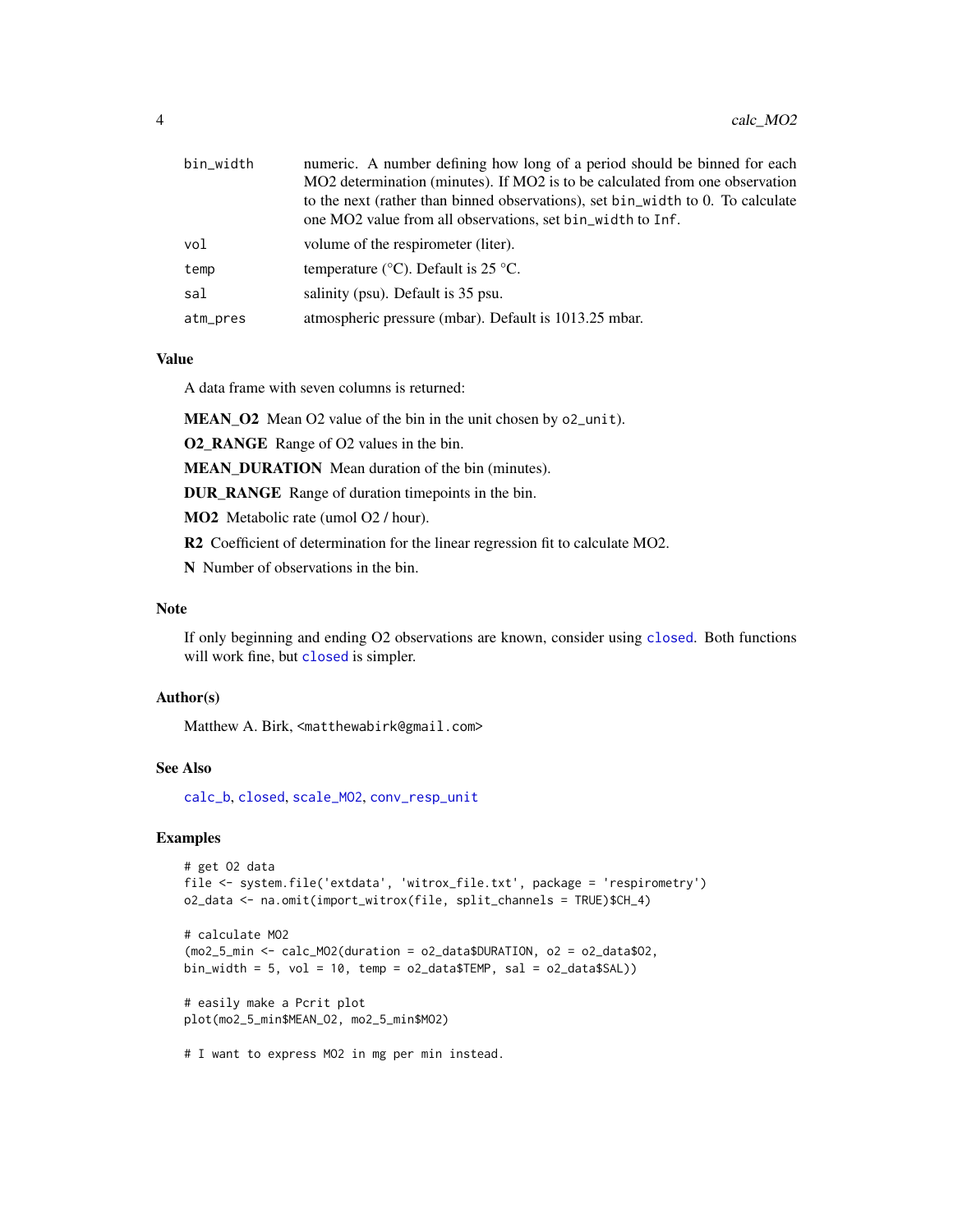#### <span id="page-4-0"></span>closed 5

```
(mo2_5_min$MO2 <- conv_resp_unit(value = mo2_5_min$MO2, from = 'umol_O2 / hr', to = 'mg_O2 / min'))
# just endpoint measurement:
calc_MO2(duration = o2_data$DURATION, o2 = o2_data$O2,
bin_width = Inf, vol = 10, temp = o2_data$TEMP, sal = o2_data$SAL)
```
<span id="page-4-1"></span>closed *Closed respirometry*

### Description

Returns the unknown parameter given 3 of 4 parameters to calculate respiration rate in a closed respirometer. This is useful both for basic closed respirometry setups, and also for the closed measurement phase of intermittent respirometry.

#### Usage

```
closed(MO2, delta_pO2, duration, vol, temp = 25, sal = 35,
  atm_pres = 1013.25)
```
### Arguments

| MO <sub>2</sub> | whole-animal oxygen consumption rate (umol $O2 / \text{hour}$ ). |
|-----------------|------------------------------------------------------------------|
| $delta_p02$     | desired change in $pO2$ (% air saturation).                      |
| duration        | desired duration to reach delta_p02 (minutes).                   |
| vol             | volume of the respirometer (liter).                              |
| temp            | temperature ( $\rm{°C}$ ). Default is 25 $\rm{°C}$ .             |
| sal             | salinity (psu). Default is 35 psu.                               |
| atm_pres        | atmospheric pressure (mbar). Default is 1013.25 mbar.            |

### Note

If there are more than two O2 observations, consider using [calc\\_MO2](#page-2-1).

### Author(s)

Matthew A. Birk, <matthewabirk@gmail.com>

### See Also

[flush\\_water](#page-15-1), [calc\\_MO2](#page-2-1)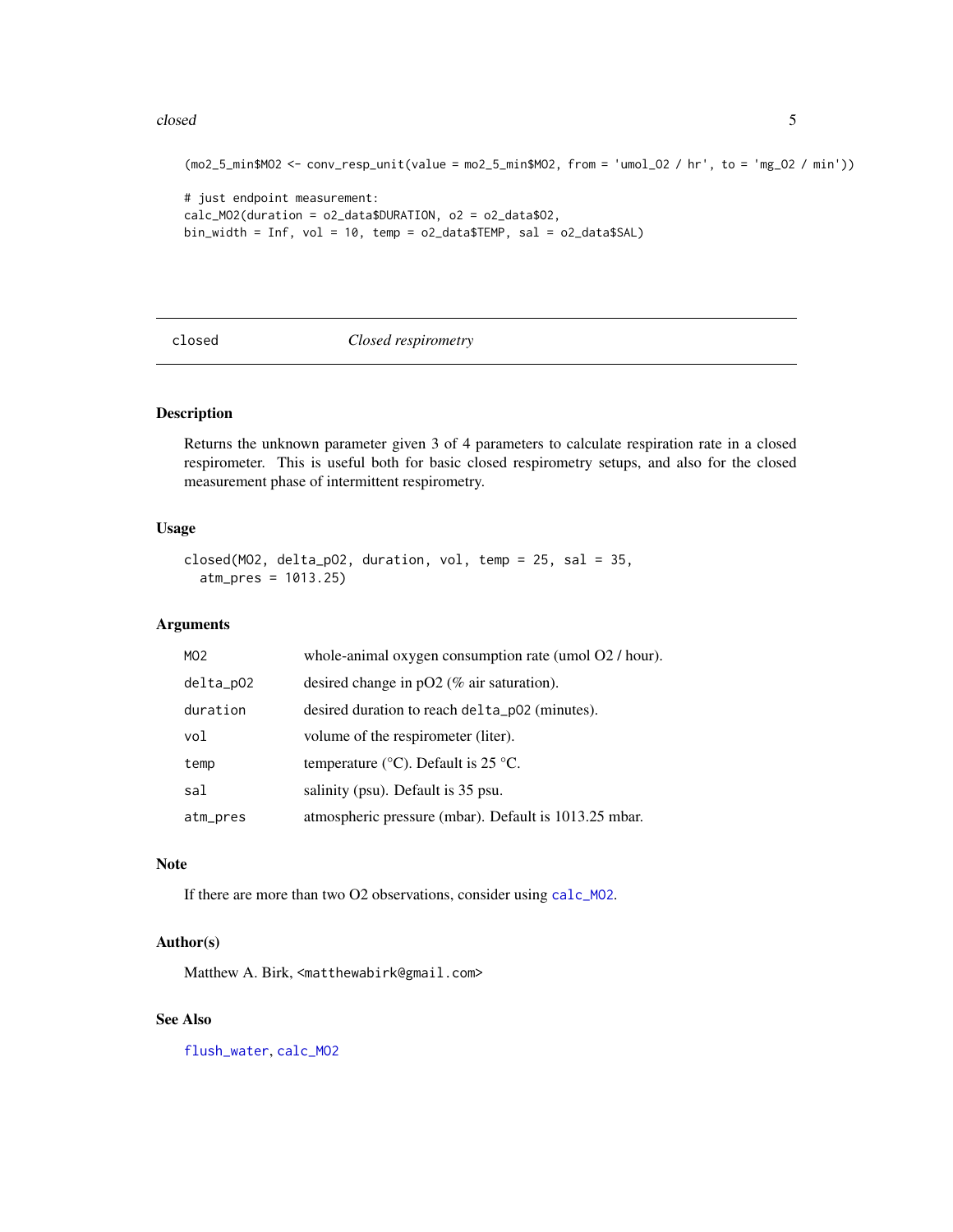#### <span id="page-5-0"></span>Examples

```
# I've read in the literature that my animal has an SMR of 200 umol/h. How large of a
# respirometer do I want if I want it to breathe down to 80% air saturation in 30 minutes?
closed(MO2 = 200, delta_pO2 = 100 - 80, duration = 30) # returns respirometer volume
# I've read in the literature that my animal has an SMR of 1000 umol/h. How long will it take to
# breathe down a 50 L respirometer by 10% air saturation?
closed(MO2 = 1000, delta_pO2 = 10, vol = 50) # returns the duration to breathe down the O2
# How does animal size affect how long my measurement periods last?
mass_range <- seq(100, 400, 50)
dur_range <- (closed(MO2 = scale_MO2(mass_1 = 100, MO2_1 = 400, mass_2 = mass_range),
delta_p02 = 20, vol = 10)plot(mass_range, dur_range, type = 'b')
# What is the MO2 if O2 drops 0.44 mg/l in 33 minutes when the respirometer volume is 30 L?
closed(delta_p02 = conv_o2(o2 = 0.44, from = 'mg_per_l', to = 'percent_a.s.'), duration = 33,
vol = 30
```
<span id="page-5-1"></span>co2\_add *Calculate CO2 to add to water*

#### Description

Calculates the moles of CO2 gas to be added to a volume of seawater to achieve the desired pCO2. Useful for ocean acidification experiments where CO2 treatments are desired.

#### Usage

```
co2_add(goal_pco2, start_pH, vol, temp = 25, sal = 35, TA = NULL,
  atm_pres = 1013.25)
```
#### Arguments

| goal_pco2 | the desired pCO2 in the water (uatm).                                                                  |
|-----------|--------------------------------------------------------------------------------------------------------|
| start_pH  | pH of the water before CO2 is added (total scale).                                                     |
| vol       | volume of the water (liter).                                                                           |
| temp      | temperature ( $\rm{^{\circ}C}$ ). Default is 25 $\rm{^{\circ}C}$ .                                     |
| sal       | salinity (psu). Default is 35 psu. If $sal < 26$ psu, then TA must be provided.                        |
| <b>TA</b> | (optional) total alkalinity (umol / kg). If undefined TA is estimated from salinity<br>using guess_TA. |
| atm_pres  | atmospheric pressure (mbar). Default is 1013.25 mbar.                                                  |

### Value

moles of CO2 gas to be added to the seawater.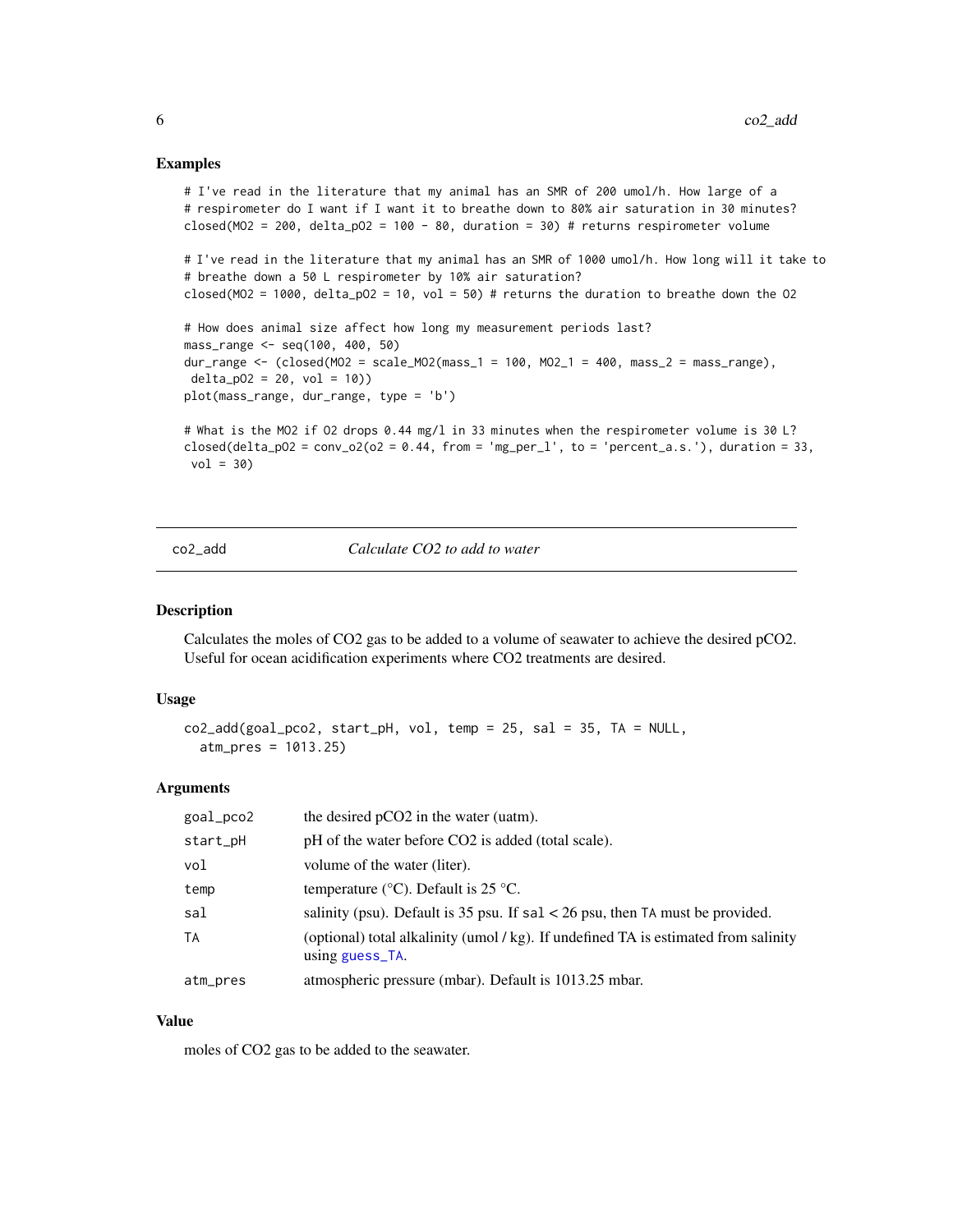#### <span id="page-6-0"></span> $\text{co2}_\text{Hush}$  7

### Note

It is assumed that all of the CO2 added dissolves and remains in solution. This can be achieved (almost completely) by bubbling CO2 according to Jokiel et al. 2014.

#### Author(s)

Matthew A. Birk, <matthewabirk@gmail.com>

#### References

Jokiel PL, Bahr KD, Rodgers KS. 2014. Low-cost, high-flow mesocosm system for simulating ocean acidification with CO2 gas. Limnol Oceanogr Methods. 12:313–322.

### See Also

[co2\\_rate](#page-7-1), [flush\\_carb](#page-13-1), [carb](#page-0-0), [peri\\_pump](#page-29-1)

#### Examples

```
# I want the 50 L reservoir to have a pCO2 = 1000 uatm. It currently has a pH of 7.88.
# How many moles of CO2 gas should be added to the water to reach my desired pCO2?
co2\_add(goa1\_pco2 = 1000, start\_pH = 7.88, vol = 50)
```
co2\_flush *Calculate CO2 to add to flush reservoir*

#### Description

Calculates the moles of CO2 gas to be added to a seawater reservoir before flushing a respirometer to achieve the desired pCO2 in the respirometer after the flush. Useful for ocean acidification experiments where CO2 treatments are desired.

#### Usage

```
co2_flush(goal_pco2, resp_pH, resp_vol, flush_pH, flush_vol, flush_remain = 0,
  temp = 25, sal = 35, TA = NULL, atm_pres = 1013.25)
```
### Arguments

| goal_pco2    | the desired pCO2 in the respirometer after the flush (uatm).                   |
|--------------|--------------------------------------------------------------------------------|
| resp_pH      | pH inside the respirometer before the flush (total scale).                     |
| resp_vol     | volume of the respirometer (liter).                                            |
| flush_pH     | pH of the reservoir water used for flushing before CO2 is added (total scale). |
| flush_vol    | volume of the flush reservoir (liter).                                         |
| flush_remain | volume of the flush reservoir that will remain after the flush (liter).        |
|              |                                                                                |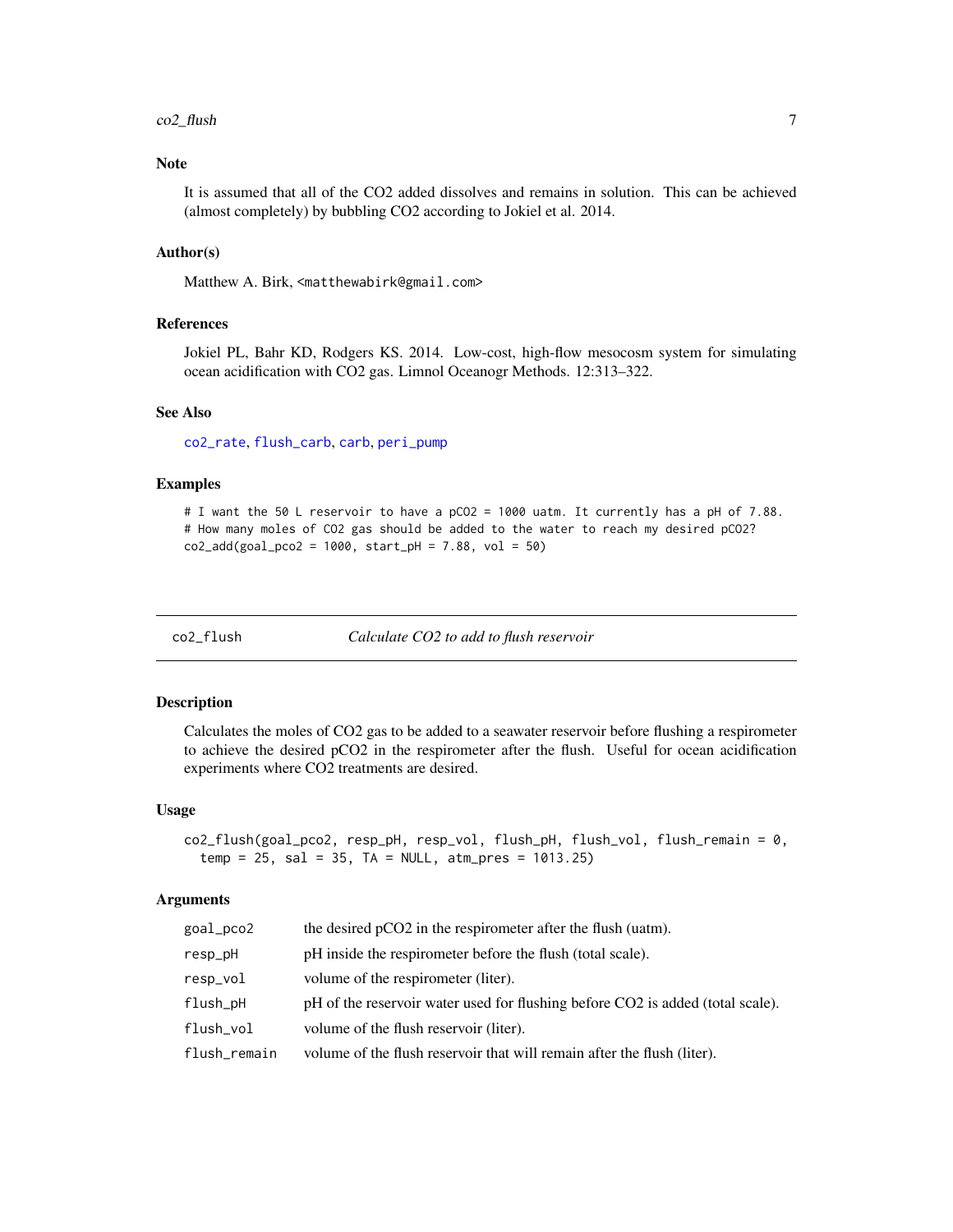<span id="page-7-0"></span>

| temp     | temperature ( $\rm{°C}$ ). Default is 25 $\rm{°C}$ .                                                    |
|----------|---------------------------------------------------------------------------------------------------------|
| sal      | salinity (psu). Default is 35 psu. If $sal < 26$ psu, then TA must be provided.                         |
| ТA       | (optional) total alkalinity (umol/kg). If undefined TA is estimated from salinity<br>using guess $TA$ . |
| atm_pres | atmospheric pressure (mbar). Default is 1013.25 mbar.                                                   |

### Value

moles of CO2 gas to be added to the flush reservoir.

#### Note

It is assummed that the entire reservoir is drained into the respirometer during the flush. It is also assumed that all of the CO2 added dissolves and remains in solution. This can be achieved (almost completely) by bubbling CO2 according to Jokiel et al. 2014.

#### Author(s)

Matthew A. Birk, <matthewabirk@gmail.com>

### References

Jokiel PL, Bahr KD, Rodgers KS. 2014. Low-cost, high-flow mesocosm system for simulating ocean acidification with CO2 gas. Limnol Oceanogr Methods. 12:313–322.

### See Also

[co2\\_add](#page-5-1), [co2\\_rate](#page-7-1), [flush\\_carb](#page-13-1), [carb](#page-0-0), [peri\\_pump](#page-29-1)

#### Examples

```
# I want the respirometer to have a pCO2 = 1000 uatm. It currently has a pH of 7.6 and is 90 L.
# If I have a 200 L reservoir with pH = 7.9 seawater, how much CO2 do I need
# to add to the flush reservoir?
co2_flush(goal_pco2 = 1000, resp_pH = 7.6, resp_vol = 90, flush_pH = 7.9, flush_vol = 200)
```
<span id="page-7-1"></span>co2\_rate *Calculate CO2 to add to a respirometer intake flow*

#### Description

Calculates the moles of CO2 gas to be added to a respirometer intake seawater flow to achieve the desired pCO2 in the respirometer. Useful for ocean acidification experiments where CO2 treatments are desired. Can be used for acclimation before a trial begins or for use with flow-through respirometry.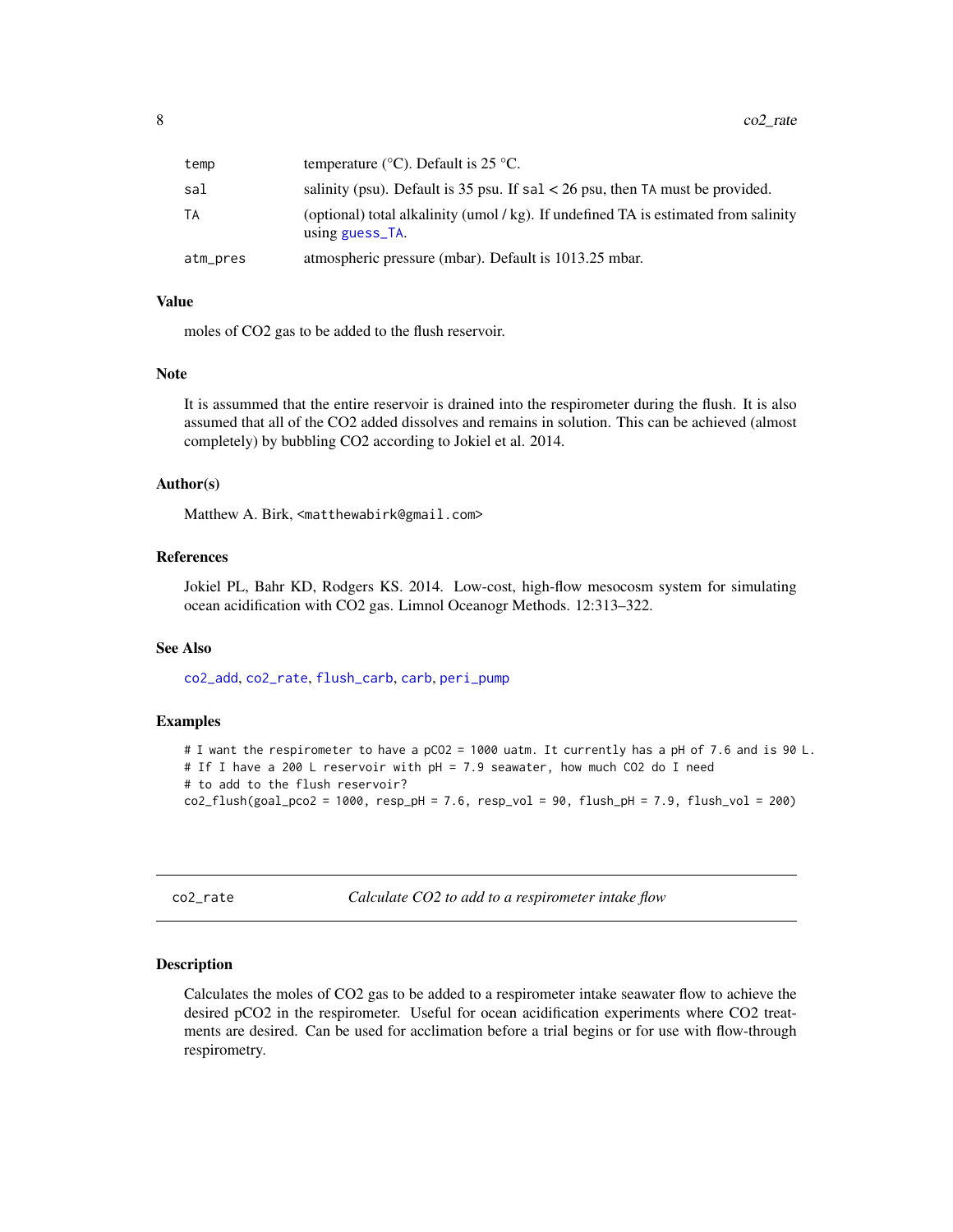#### <span id="page-8-0"></span> $\text{co2}_\text{rate}$  = 9

### Usage

 $co2_rate(goa1_pco2, init_pH, flow_rate, temp = 25, sal = 35, TA = NULL,$  $atm_{\text{p}}$ res = 1013.25, MO2 = NULL, RQ = 1)

#### Arguments

| goal_pco2       | the desired pCO2 in the respirometer (uatm).                                                                                                      |
|-----------------|---------------------------------------------------------------------------------------------------------------------------------------------------|
| init_pH         | ambient pH of the intake flow (total scale).                                                                                                      |
| flow_rate       | rate of water flow into the respirometer (liters / minute).                                                                                       |
| temp            | temperature ( $\rm{°C}$ ). Default is 25 $\rm{°C}$ .                                                                                              |
| sal             | salinity (psu). Default is 35 psu. If $sal < 26$ psu, then TA must be provided.                                                                   |
| <b>TA</b>       | (optional) total alkalinity (umol/kg). If undefined TA is estimated from salinity<br>using guess_TA.                                              |
| atm_pres        | atmospheric pressure (mbar). Default is 1013.25 mbar.                                                                                             |
| MO <sub>2</sub> | (optional) oxygen consumption rate (umol / hr). If defined, the CO2 to be added<br>is reduced to compensate for the CO2 produced by the organism. |
| <b>RQ</b>       | (optional) respiratory quotient: ratio of CO2 produced / O2 consumed. Only<br>used if MO2 is defined. Default is 1.                               |

### Value

moles of CO2 gas to be added to the intake flow per minute.

### Note

It is assumed that all of the CO2 added dissolves and remains in solution. This can be achieved (almost completely) by bubbling CO2 according to Jokiel et al. 2014.

### Author(s)

Matthew A. Birk, <matthewabirk@gmail.com>

#### References

Jokiel PL, Bahr KD, Rodgers KS. 2014. Low-cost, high-flow mesocosm system for simulating ocean acidification with CO2 gas. Limnol Oceanogr Methods. 12:313–322.

### See Also

[co2\\_add](#page-5-1), [flush\\_carb](#page-13-1), [carb](#page-0-0), [peri\\_pump](#page-29-1)

### Examples

# I want the respirometer to have a pCO2 = 1000 uatm. How much CO2 per minute do I need # to add to the intake flow if the ambient pH is 8.1 and it is flowing at 3 LPM?  $co2_rate(goal_pco2 = 1000, init_pH = 8.1, flow_rate = 3)$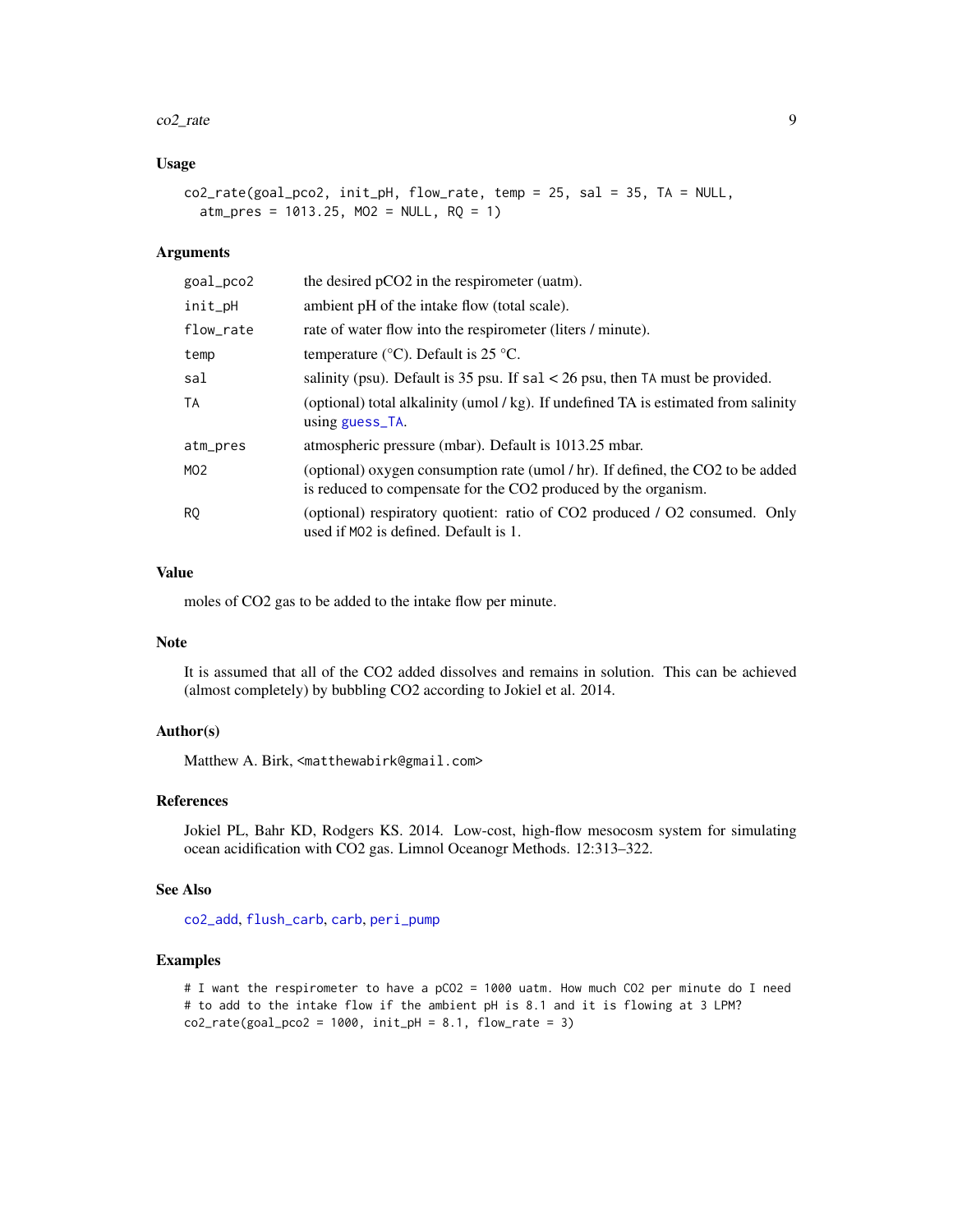<span id="page-9-1"></span><span id="page-9-0"></span>

### Description

Ammonia or nitrogen excretion can be measured in a variety of ways. Convert between different measurements.

### Usage

conv\_NH4(n\_waste, from = "umol\_NH4", to = "all")

### Arguments

| n_waste | a numeric vector of the ammonia or nitrogen value(s).                                                                                                                   |
|---------|-------------------------------------------------------------------------------------------------------------------------------------------------------------------------|
| from    | a string describing the unit used to measure n_waste. Default is "umol_NH4"<br>Options are:                                                                             |
|         | $\cdot$ umol NH4                                                                                                                                                        |
|         | $\cdot$ mg_NH4                                                                                                                                                          |
|         | $\cdot$ mg N                                                                                                                                                            |
| to      | a single string either describing the unit to which the conversion should be con-<br>ducted (options are the same as in from), or the string "all" to return all units. |

### Details

The sum of NH4+ and NH3 species are considered. Conversions are based on relationships and values from the package [marelac](#page-0-0).

### Author(s)

Matthew A. Birk, <matthewabirk@gmail.com>

### Examples

```
conv_NH4(n_waste = 100)
conv_NHA(n_waste = 100, from = 'mg_N')conv_NHA(n_waste = 100, from = 'mg_N', to = 'umol_NHA')
```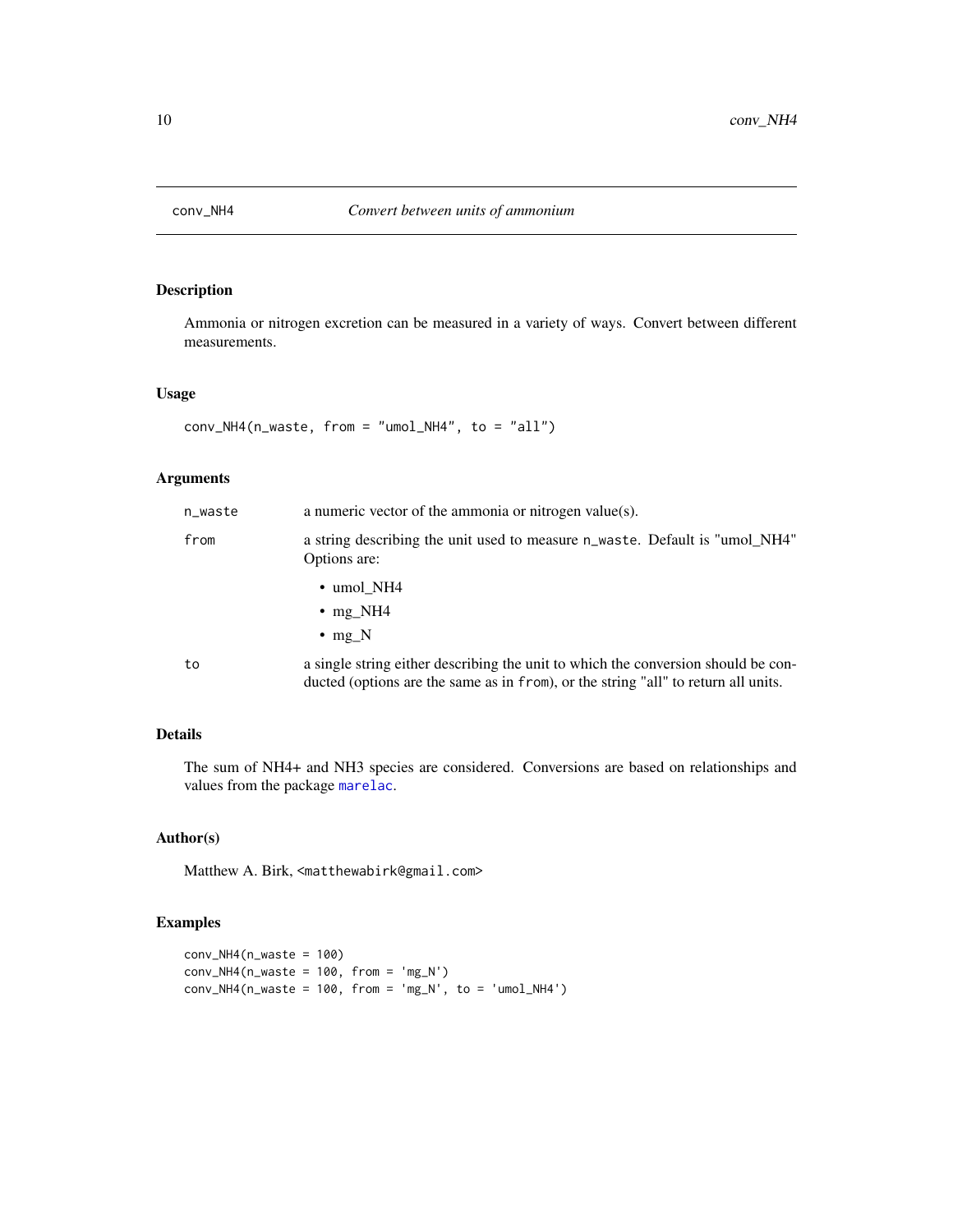<span id="page-10-1"></span><span id="page-10-0"></span>

### Description

Unfortunately, a consensus on the best way to express how much oxygen is in water has not been formed to date. Until then, this function converts between all commonly used forms of dissolved O2 measurements.

### Usage

```
conv_02(o2 = 100, from = "percent_a.s.", to = "all", temp = 25,
 sal = 35, atm_pres = 1013.25)
```
### Arguments

| <sub>0</sub> 2 | a numeric vector of the $O2$ value(s). Default is 100.                                                                                                                  |
|----------------|-------------------------------------------------------------------------------------------------------------------------------------------------------------------------|
| from           | a string describing the unit used to measure o2. Default is "percent_a.s." Options<br>are:                                                                              |
|                | • percent_a.s. (percent air saturation)                                                                                                                                 |
|                | • percent_o2                                                                                                                                                            |
|                | $\bullet$ hPa                                                                                                                                                           |
|                | $\bullet$ kPa                                                                                                                                                           |
|                | $\bullet$ torr                                                                                                                                                          |
|                | $\bullet$ mmHg                                                                                                                                                          |
|                | $\cdot$ in Hg                                                                                                                                                           |
|                | $\bullet$ mg_per_l                                                                                                                                                      |
|                | $\cdot$ ug_per_l                                                                                                                                                        |
|                | • umol_per_l                                                                                                                                                            |
|                | • mmol_per_l                                                                                                                                                            |
|                | $\cdot$ ml_per_l                                                                                                                                                        |
|                | $\cdot$ mg_per_kg                                                                                                                                                       |
|                | $\cdot$ ug_per_kg                                                                                                                                                       |
|                | • umol_per_kg                                                                                                                                                           |
|                | • mmol_per_kg                                                                                                                                                           |
|                | $\cdot$ ml_per_kg                                                                                                                                                       |
| to             | a single string either describing the unit to which the conversion should be con-<br>ducted (options are the same as in from), or the string "all" to return all units. |
| temp           | temperature ( $^{\circ}$ C). Default is 25 $^{\circ}$ C.                                                                                                                |
| sal            | salinity (psu). Default is 35 psu.                                                                                                                                      |
| atm_pres       | atmospheric pressure (mbar). Default is 1013.25 mbar.                                                                                                                   |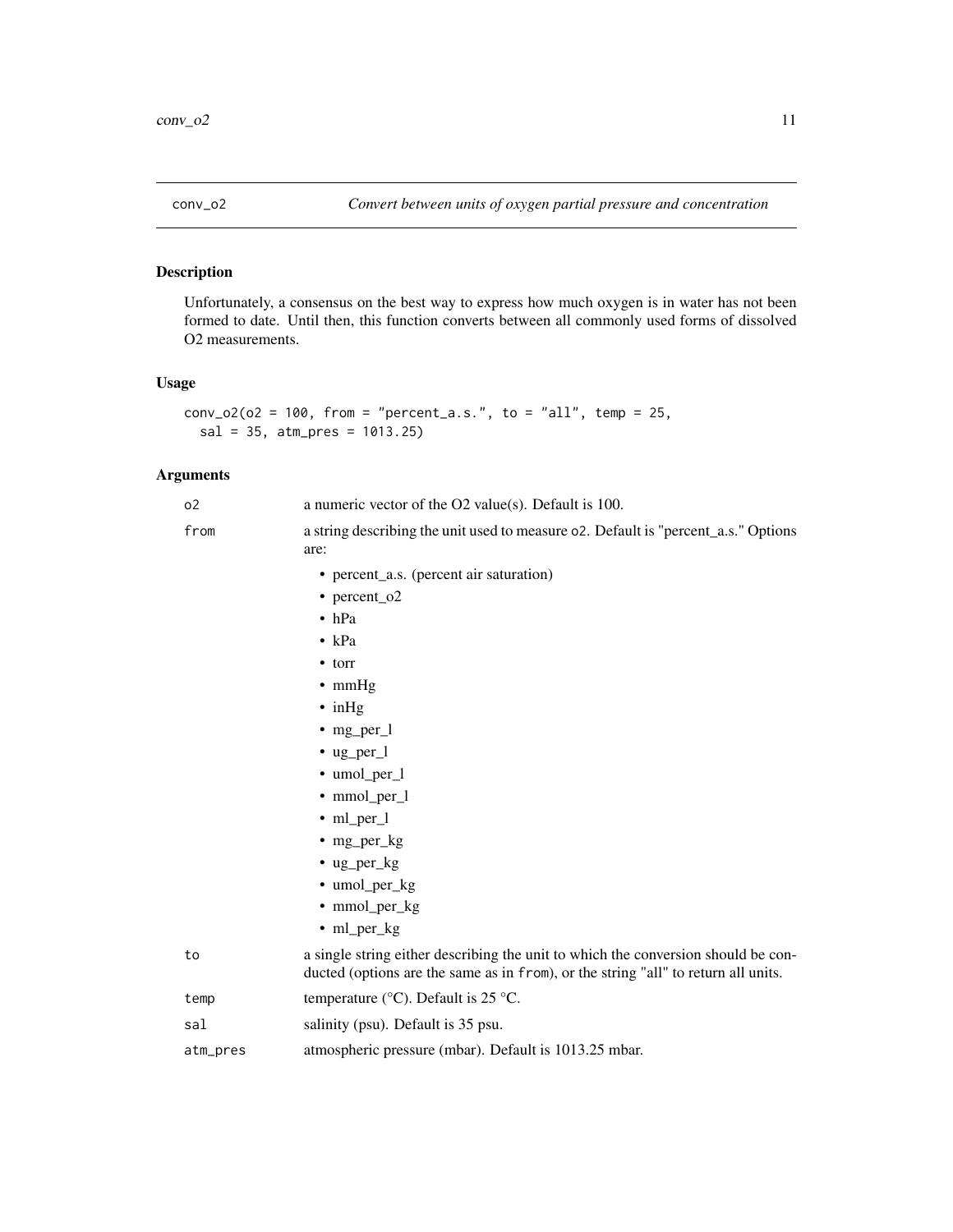### <span id="page-11-0"></span>Details

Conversions are based on relationships and values from the package [marelac](#page-0-0).

### Author(s)

Matthew A. Birk, <matthewabirk@gmail.com>

#### Examples

```
conv_02(o2 = 50)
conv_02(02 = 1:50, from = "umol_per_l", to = "ml_per_l", temp = 10, sal = 0,
atm_pres = 1100)
conv_o2()[c('mmHg','kPa')]
```
<span id="page-11-1"></span>conv\_resp\_unit *Convert units related to respirometry*

#### Description

Converts units of measurement that are joined by " / " or " \* ". This function expands upon [conv\\_multiunit](#page-0-0) to incorporate O2 unit conversion and seawater volume-mass conversions.

#### Usage

```
conv_resp_unit(value, from, to, temp = 25, sal = 35, atm_pres = 1013.25,
 o2_conc_base = "per_1")
```
#### Arguments

| value        | a numeric vector giving the measurement value in its original units.                                                                         |
|--------------|----------------------------------------------------------------------------------------------------------------------------------------------|
| from, to     | a string defining the unit with subunits separated by "/" or " *". See Details for<br>proper notation regarding O2 and seawater mass/volume. |
| temp         | temperature ( $\rm{^{\circ}C}$ ). Default is 25 $\rm{^{\circ}C}$ .                                                                           |
| sal          | salinity (psu). Default is 35 psu.                                                                                                           |
| atm_pres     | atmospheric pressure (mbar). Default is 1013.25 mbar.                                                                                        |
| o2_conc_base | (optional) if converting between $pO2$ and $[O2]$ , should concentrations be "per_l"<br>or "per_kg"? Default is "per_l".                     |

### Details

The O2 units supported by [conv\\_o2](#page-10-1) should be appended with "\_O2" (e.g. "kPa\_O2"; even "percent\_o2\_O2") and O2 unit concentrations should drop "per\_l" or "per\_kg" (e.g. "umol\_O2"). To designate seawater mass-volume conversion, append the unit with "\_seawater" (e.g. "kg\_seawater").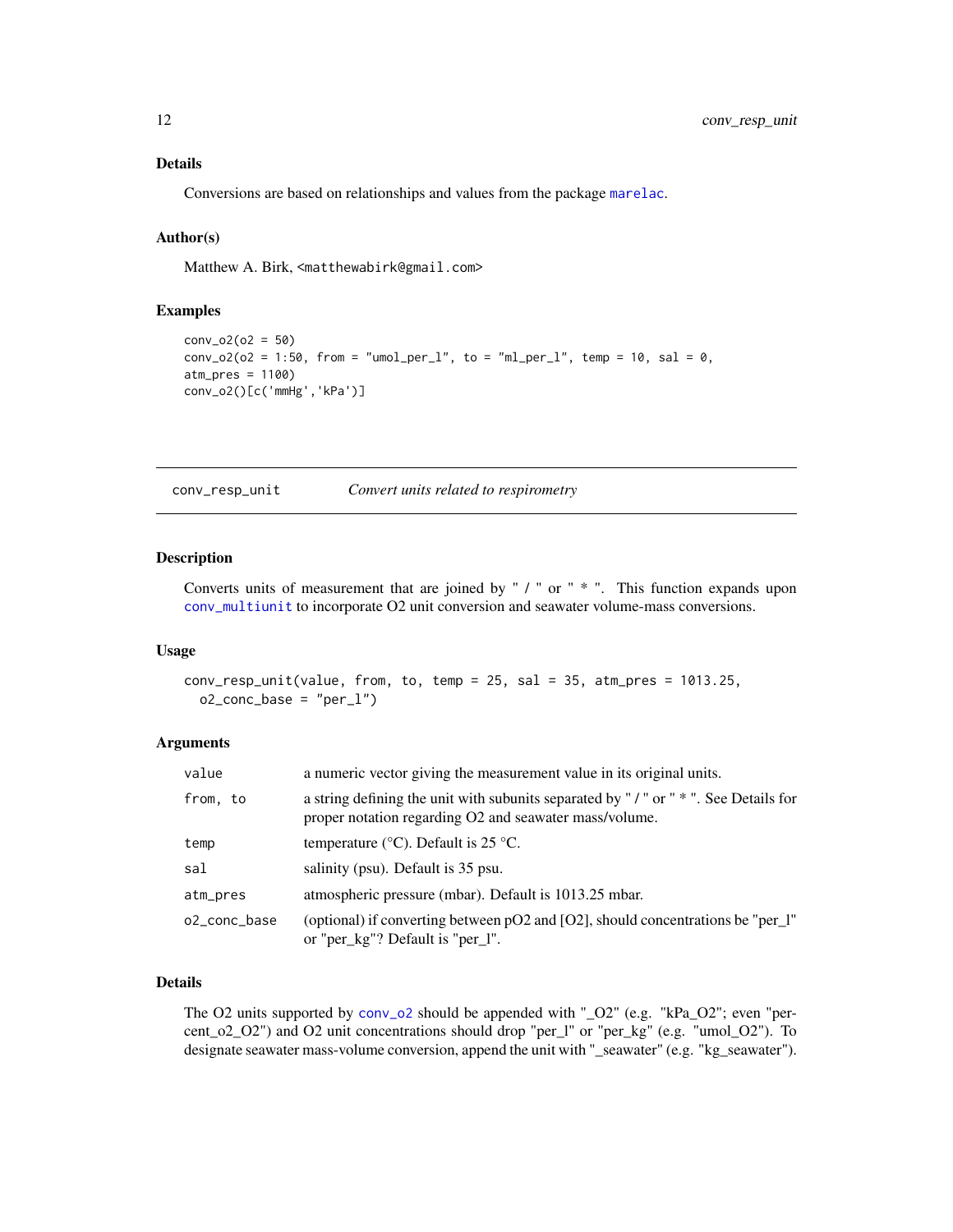### <span id="page-12-0"></span>correct\_bubble 13

### Author(s)

Matthew A. Birk, <matthewabirk@gmail.com>

### See Also

[conv\\_multiunit](#page-0-0), [conv\\_o2](#page-10-1), [rho](#page-0-0)

### Examples

```
# I read that an animal's MO2 is 1.92 ml O2/kg/min. What is this MO2 in umol O2/g/h?
conv_resp_unit(value = 1.92, from = "ml_02 / kg / min", to = "umol_02 / g / hr")
# Krogh's diffusion coefficient for oxygen through gills can be expressed as ml O2 / mm2 (gill
# surface area) / um (gill thickness) / torr (seawater pO2 - blood pO2) / minute at a given
# temperature.
# To convert to another unit:
conv\_resp\_unit(value = 1e-6, from = "ml_02 / mm2 / um / torr / min",to = "umol_02 / cm2 / um / kPa / hr", temp = 20)
```

```
# Now, with a knowledge of gill morphometrics, seawater pO2, and blood pO2, I can compare
# gill diffusion with whole animal MO2.
```
correct\_bubble *Adjust respirometer volume for bubbles*

#### Description

Given the volume of the respirometer and the volume of bubbles or air space, the moles of O2 in the system are calculated, and the volume of a respirometer holding the same quantity of O2 with only water is returned.

#### Usage

```
correct_bubble(resp_vol, bubble_vol, temp = 25, sal = 35,
  atm_pres = 1013.25)
```
#### Arguments

| resp_vol   | volume of the respirometer (liter).                                |
|------------|--------------------------------------------------------------------|
| bubble_vol | volume of the gas bubbles or headspace (mL).                       |
| temp       | temperature ( $\rm{^{\circ}C}$ ). Default is 25 $\rm{^{\circ}C}$ . |
| sal        | salinity (psu). Default is 35 psu.                                 |
| atm_pres   | atmospheric pressure (mbar). Default is 1013.25 mbar.              |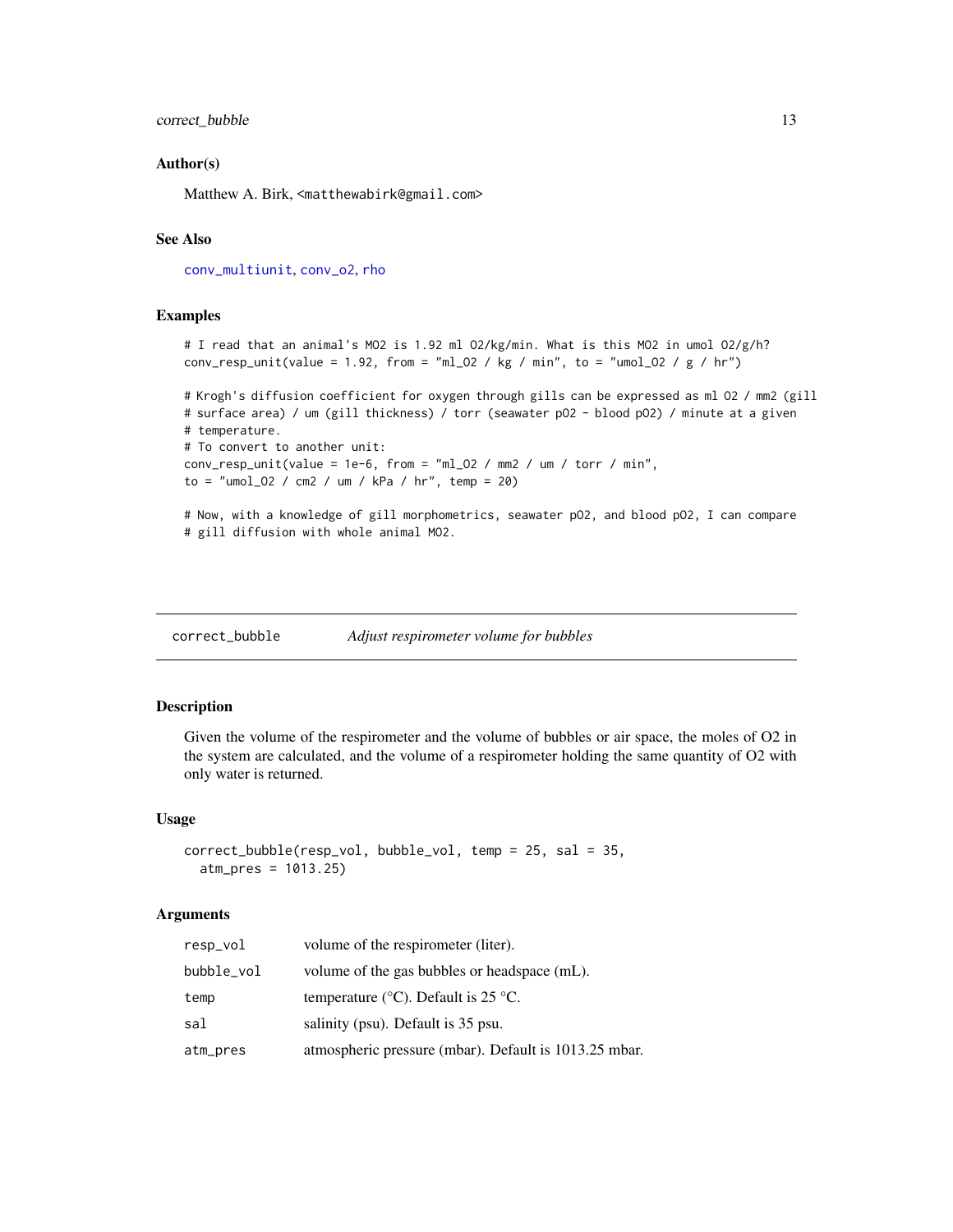#### Details

Depending on temperature and salinity, air holds 20,000x as much O2 as water per unit volume, thus small air bubbles in a respirometer can dramatically increase the amount of O2 an organism has to consume to lower the pO2 or aqueous [O2]. Thus air bubbles lead to underestimations of MO[2]. To correct for this in MO2 calculations after measurement, the volume of the respirometer can be increased. This function calculates the volume needed for MO2 calculations as a function of the volume of air space. Caution: allowing air bubbles into a respirometer is not recommended, even with this post-measurement adjustment. A small error in bubble volume estimation can lead to a large error in calculated metabolic rate.

### Value

The volume of a respirometer holding an equivalent quantity of O2 filled only with water.

#### **Note**

Due to the high concentration of O2 in air, very small errors in bubble volume estimates can lead to very large differences in the volume returned. Only trust the returned value if you are very confident of the accuracy of your bubble volume estimate.

### Author(s)

Matthew A. Birk, <matthewabirk@gmail.com>

#### See Also

[molvol](#page-0-0)

#### Examples

```
correct_bubble(resp_vol = 50, bubble_vol = 10) # a 10 mL bubble makes a huge difference!
```

```
correct_bubble(resp\_vol = 50, bubble\_vol = 1, temp = 10, sal = 0)
# in calculating MO2, a volume of 63.8 L should be used rather than the true 50 L.
```
<span id="page-13-1"></span>flush\_carb *Estimate carbonate chemistry after a flush*

### Description

Given the seawater pH inside the respirometer and in the flush reservoir, the new carbonate parameters (including pH) in the respirometer after the flush are estimated.

#### Usage

```
flush_carb(resp_vol, flow_rate, duration, resp_pH, flush_pH, temp = 25,
  sal = 35, TA = NULL, atm_pres = 1013.25
```
<span id="page-13-0"></span>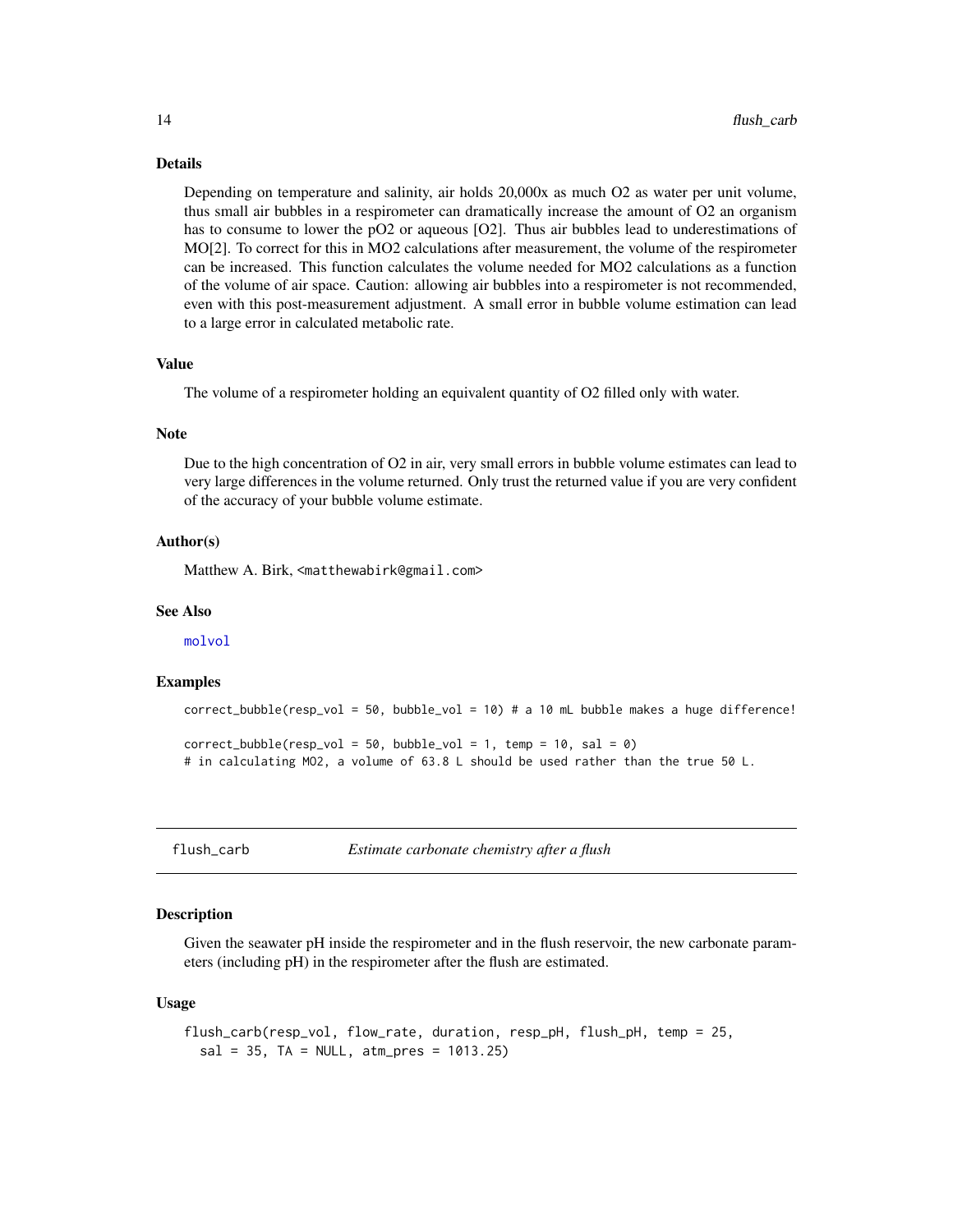#### <span id="page-14-0"></span> $\frac{\text{flux}}{\text{d}t}$  15

### Arguments

| resp_vol  | volume of the respirometer (liter).                                                                      |
|-----------|----------------------------------------------------------------------------------------------------------|
| flow_rate | rate of water flow into the respirometer (liters / minute).                                              |
| duration  | duration of the flush (minutes).                                                                         |
| resp_pH   | pH inside the respirometer before the flush (total scale).                                               |
| flush_pH  | pH of the water used for flushing the respirometer (total scale).                                        |
| temp      | temperature ( $\rm{°C}$ ). Default is 25 $\rm{°C}$ .                                                     |
| sal       | salinity (psu). Default is 35 psu. If $sal < 26$ psu, then TA must be provided.                          |
| TA        | (optional) total alkalinity (umol / kg). If undefined TA is estimated from salinity<br>using $guess$ TA. |
| atm_pres  | atmospheric pressure (mbar). Default is 1013.25 mbar.                                                    |

### Value

A data frame returned by [carb](#page-0-0).

#### Author(s)

Matthew A. Birk, <matthewabirk@gmail.com>

### See Also

[carb](#page-0-0), [flush\\_water](#page-15-1)

### Examples

```
flush_carb(resp_vol = 90, flow_rate = 10, duration = 3, resp_pH = 7.8, flush_pH = 8.1)
```
# What will be the pH in the respirometer after this flush? flush\_carb(resp\_vol = 90, flow\_rate = 10, duration = 3, resp\_pH = 7.8, flush\_pH = 8.1)\$pH

flush\_o2 *Estimate dissolved O2 after a flush*

### Description

Calculate the pO2 or [O2] in a respirometer after a flush. Given 5 of the 6 parameters, the 6th parameter is calculated.

### Usage

```
flush_o2(resp_vol, flow_rate, duration, resp_o2, flush_o2, final_o2)
```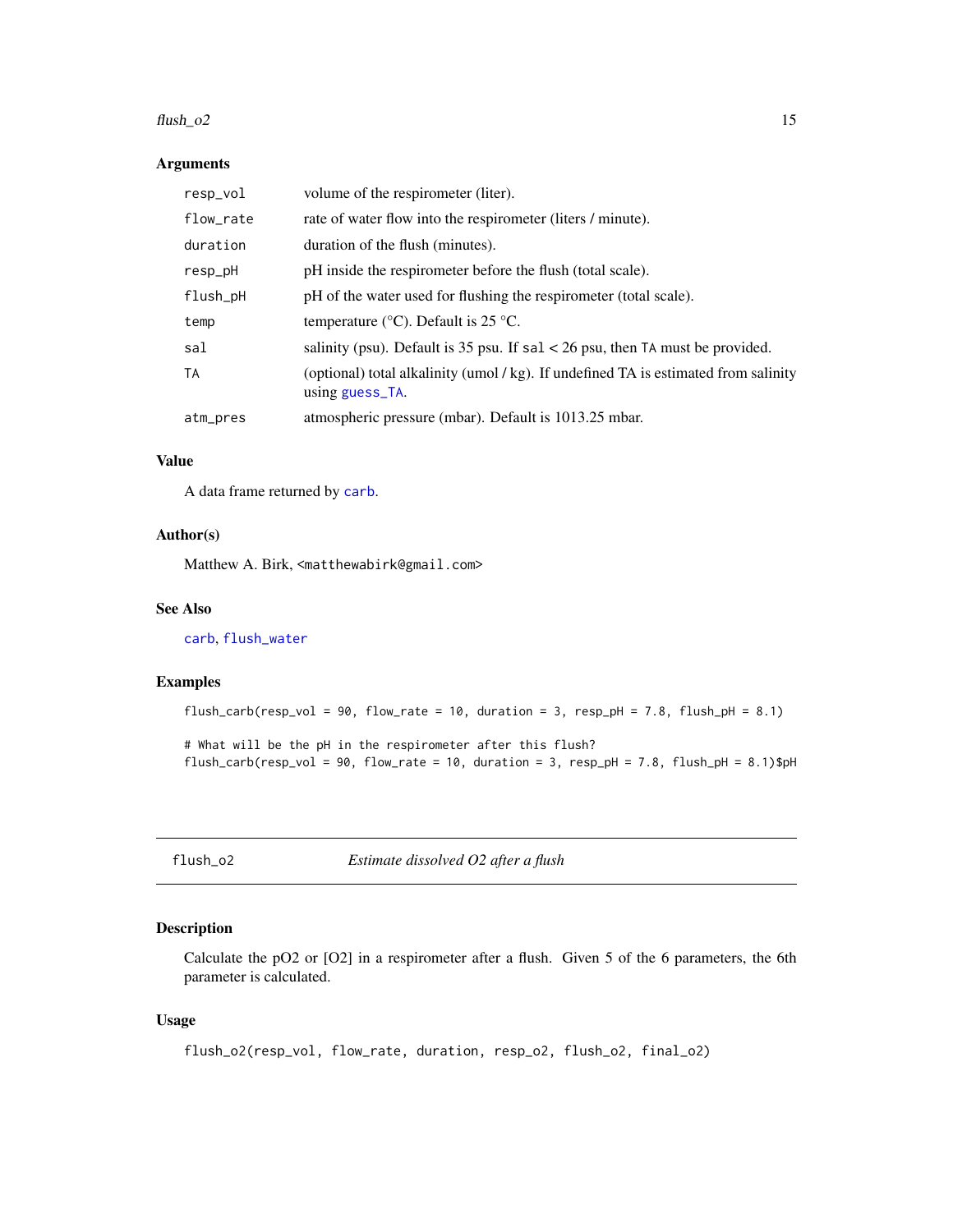#### <span id="page-15-0"></span>Arguments

| resp_vol  | volume of the respirometer (liter).                                                                                                         |
|-----------|---------------------------------------------------------------------------------------------------------------------------------------------|
| flow_rate | rate of water flow into the respirometer (liters / minute).                                                                                 |
| duration  | duration of the flush (minutes).                                                                                                            |
| $resp_02$ | O2 inside the respirometer before the flush (units do not matter as long as it is<br>consistant with flush_o2 and final_o2).                |
| flush_o2  | O2 of the water used for flushing the respirometer (units do not matter as long<br>as it is consistant with resp_o2 and final_o2).          |
| final_o2  | O2 of the water in the respirometer at the end of the flush (units do not matter as<br>long as it is consistant with resp_o2 and flush_o2). |

### Author(s)

Matthew A. Birk, <matthewabirk@gmail.com>

### See Also

[flush\\_water](#page-15-1), [flush\\_carb](#page-13-1)

#### Examples

```
# What will be the pO2 in the respirometer after this flush?
flush_o2(resp_vol = 90, flow_rate = 10, duration = 3, resp_o2 = 15, flush_o2 = 21)
```
# I want to bring the pO2 back up to 95% air saturation. How long do I need to flush? flush\_o2(resp\_vol = 20, flow\_rate = 2, resp\_o2 = 75, flush\_o2 = 99, final\_o2 = 95)

<span id="page-15-1"></span>flush\_water *Find percent of water exchanged after a flush*

### Description

Calculate the proportion of water in a respirometer that is new after a flush. Useful for intermittent respirometry. Given 3 of the first 4 parameters, the 4th parameter is calculated.

### Usage

```
flush_water(vol, flow_rate, duration, perc_fresh, plot = FALSE)
```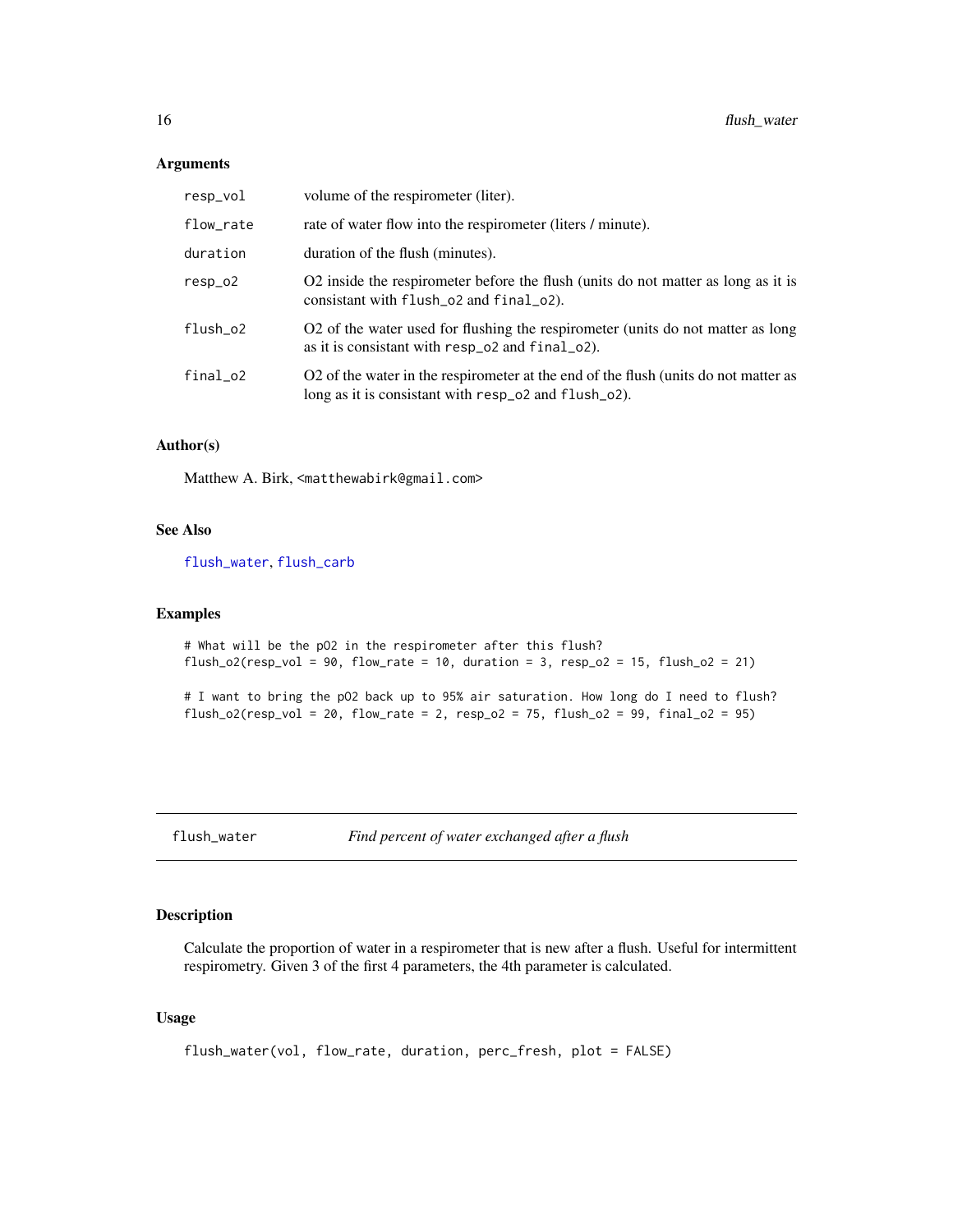### <span id="page-16-0"></span>flush\_water 17

#### Arguments

| vol        | volume of the respirometer (liter).                                                                                                                                                                  |
|------------|------------------------------------------------------------------------------------------------------------------------------------------------------------------------------------------------------|
| flow_rate  | rate of water flow into the respirometer (liters / minute).                                                                                                                                          |
| duration   | duration of the flush (minutes).                                                                                                                                                                     |
| perc_fresh | percent of the respirometer volume that is new flushed water.                                                                                                                                        |
| plot       | logical. Plot the percent exchanged as a function of flow rate and duration to see<br>what effect would result if the rate or duration are changed. All parameters must<br>only have a single value. |

### Author(s)

Matthew A. Birk, <matthewabirk@gmail.com>

### References

Steffensen JF. 1989. Some errors in respirometry of aquatic breathers: How to avoid and correct for them. Fish Physiol Biochem. 6:49–59. Equation 5.

### See Also

[flush\\_carb](#page-13-1), [min\\_flow](#page-28-1)

#### Examples

# What proportion of a 90 L respirometer is exchanged after 20 minutes of flow at 2 LPM? flush\_water(vol =  $90$ , flow\_rate = 2, duration =  $20$ )

```
# Would it be worth it to extend the flush another five minutes? How much would that
# improve the exchange?
flush_water(vol = 90, flow_rate = 2, duration = 20, plot = TRUE)
# Another five minutes would increase exchange by nearly 10%.
# Perhaps that's worth the extra time...
# Visualize flushing
vol = 150flow_rate = seq(0, 10, by = 0.5)duration = 0:60perc_fresh = outer(flow_rate, duration, function(flow_rate, duration){
flush_water(vol = vol, flow_rate = flow_rate, duration = duration)})
persp(flow_rate, duration, perc_fresh, xlab = 'Flow rate (LPM)', ylab = 'Duration (min)',
```
zlab = '% exchange', theta = 45, phi = 15, expand =  $0.5$ , ticktype = 'detailed', nticks = 10)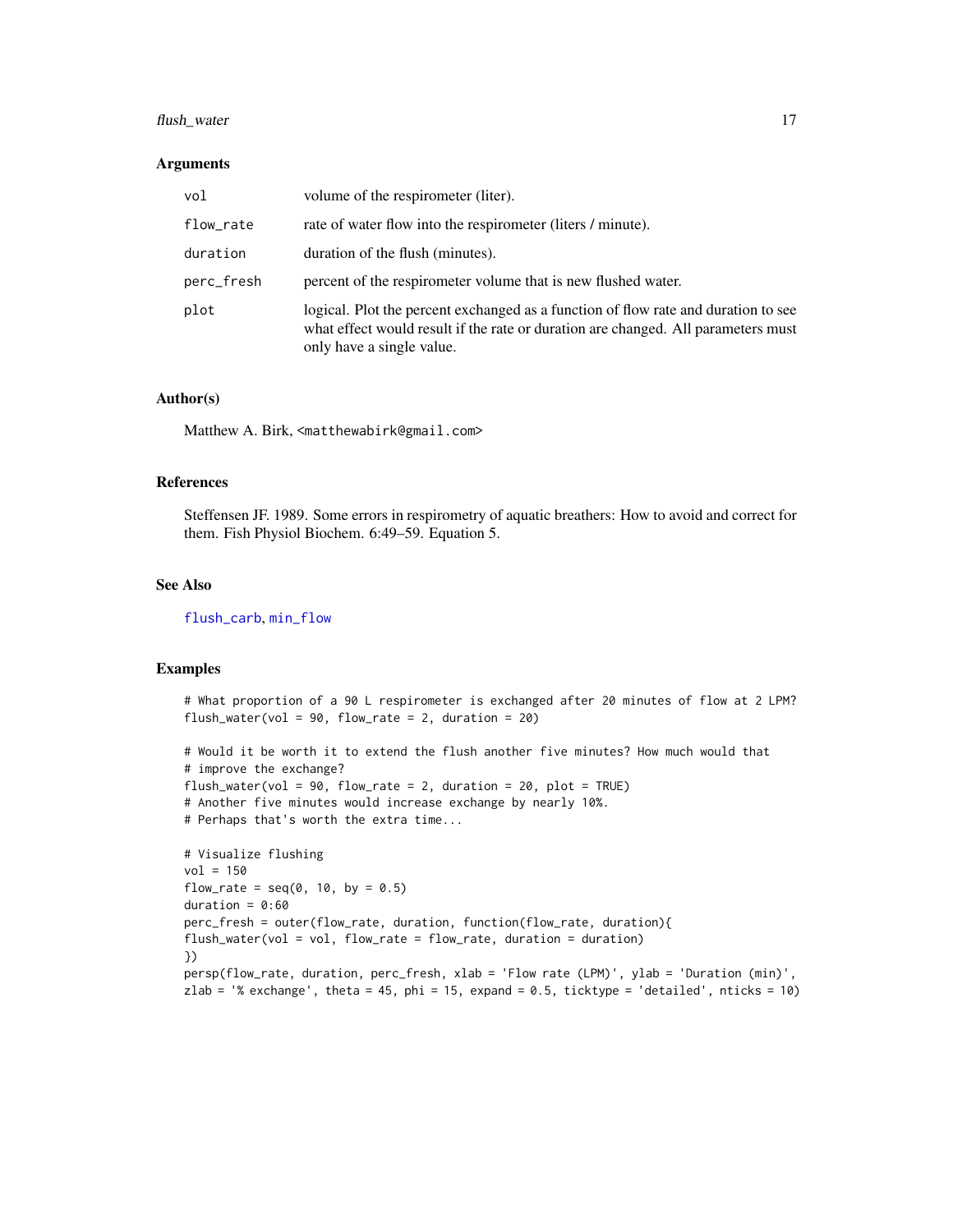<span id="page-17-0"></span>

### Description

Calculates the pH of a flush reservoir that is needed to achieve the goal pCO2 after the flush reservoir has been drained into the respirometer.

#### Usage

```
goal_flush_pH(goal_pco2, resp_pH, resp_vol, flush_vol, flush_remain = 0,
  temp = 25, sal = 35, TA = NULL, atm_pres = 1013.25)
```
### Arguments

| goal_pco2    | the desired pCO2 in the respirometer after the flush (uatm).                                           |
|--------------|--------------------------------------------------------------------------------------------------------|
| resp_pH      | pH inside the respirometer before the flush (total scale).                                             |
| resp_vol     | volume of the respirometer (liter).                                                                    |
| flush_vol    | volume of the flush reservoir (liter).                                                                 |
| flush_remain | volume of the flush reservoir that will remain after the flush (liter).                                |
| temp         | temperature ( $\degree$ C). Default is 25 $\degree$ C.                                                 |
| sal          | salinity (psu). Default is 35 psu. If $sal < 26$ psu, then TA must be provided.                        |
| TA           | (optional) total alkalinity (umol / kg). If undefined TA is estimated from salinity<br>using guess_TA. |
| atm_pres     | atmospheric pressure (mbar). Default is 1013.25 mbar.                                                  |
|              |                                                                                                        |

### Value

pH needed in the flush reservoir to achieve the goal pCO2 post-flush (total scale).

### Author(s)

Matthew A. Birk, <matthewabirk@gmail.com>

#### See Also

[co2\\_rate](#page-7-1), [flush\\_carb](#page-13-1), [carb](#page-0-0), [peri\\_pump](#page-29-1)

#### Examples

# I want the respirometer to have a pCO2 = 1000 uatm. It currently has a pH of 7.6 and is 90 L. # If I have a 200 L reservoir which will be drained completely, what do I want # the pH of the reservoir to be? goal\_flush\_pH(goal\_pco2 = 1000, resp\_pH = 7.6, resp\_vol = 90, flush\_vol = 200)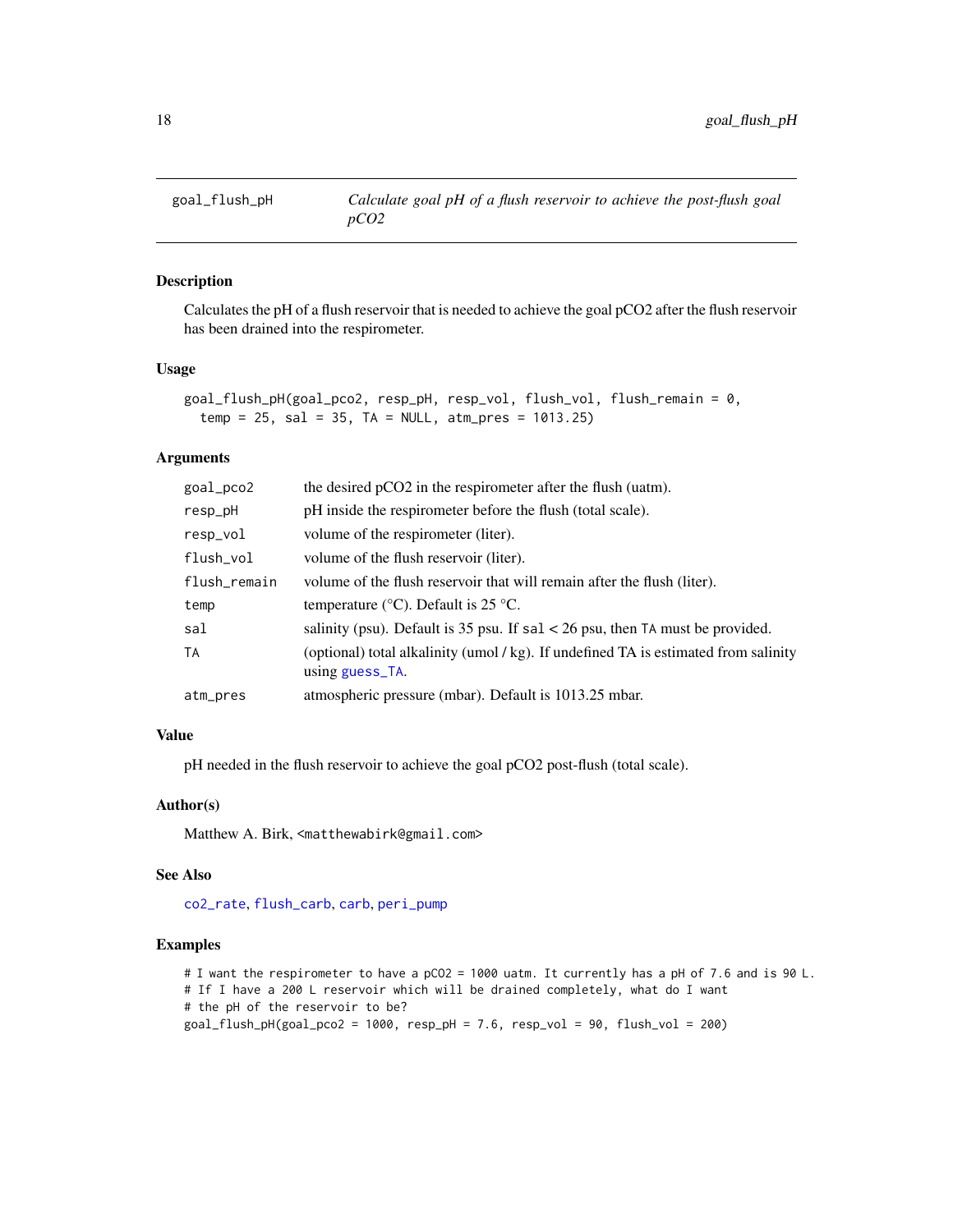<span id="page-18-1"></span><span id="page-18-0"></span>

### Description

Estimate total alkalinity from salinity and temperature of surface seawater according to Lee et al. 2006. Useful when a rough guess of TA is needed because measuring TA is not possible or practical.

#### Usage

guess\_TA(temp = 25, sal = 35, region = NULL, extend = TRUE)

#### Arguments

| temp   | temperature ( $\degree$ C). Default is 25 $\degree$ C.                                                                                                                                                                              |
|--------|-------------------------------------------------------------------------------------------------------------------------------------------------------------------------------------------------------------------------------------|
| sal    | salinity (psu). Default is 35 psu. $31 \le$ sal $\le$ 38; may be narrower for some<br>regions.                                                                                                                                      |
| region | (optional) geographic region. Options are "(Sub)tropics", "Equatorial Upwelling<br>Pacific", "North Atlantic", "North Pacific", and "Southern Ocean". Default is<br>NULL. If undefined, the average from all these regions is used. |
| extend | logical. If salinity is $\leq 5$ psu outside of the bounds defined by Lee et al. 2006<br>(see Details), should a guess be extrapolated? Default is TRUE.                                                                            |

### Details

(Sub)tropics temp  $\geq 20$  and  $31 \leq$  sal  $\leq 38$ Equatorial Upwelling Pacific temp  $\geq 18$  and  $31 \leq$  sal  $\leq 36.5$ North Atlantic  $0 \leq$  temp  $\leq 20$  and  $31 \leq$  sal  $\leq 37$ North Pacific temp  $\leq 20$  and  $31 \leq$  sal  $\leq 35$ **Southern Ocean** temp  $\leq 20$  and  $33 \leq$  sal  $\leq 36$ 

Estimates total alkalinity using the equations provided by Lee et al. 2006 (Geophysical Research Letters). While these equations are designed for open ocean environments, they can provide a rough estimate even for coastal environments. For improved estimate accuracy, the geographic region can be provided. The North Pacific region is longitude-dependent so a longitude of 150 °W is assumed which provides a typical value within the range. Only applicable for surface waters, not very accurate for the ocean interior.

### Value

An estimate of the total alkalinity (umol / kg). If NA or NaN are returned, confirm the temp and sal values are within acceptable ranges for the region of interest.

#### Author(s)

Matthew A. Birk, <matthewabirk@gmail.com>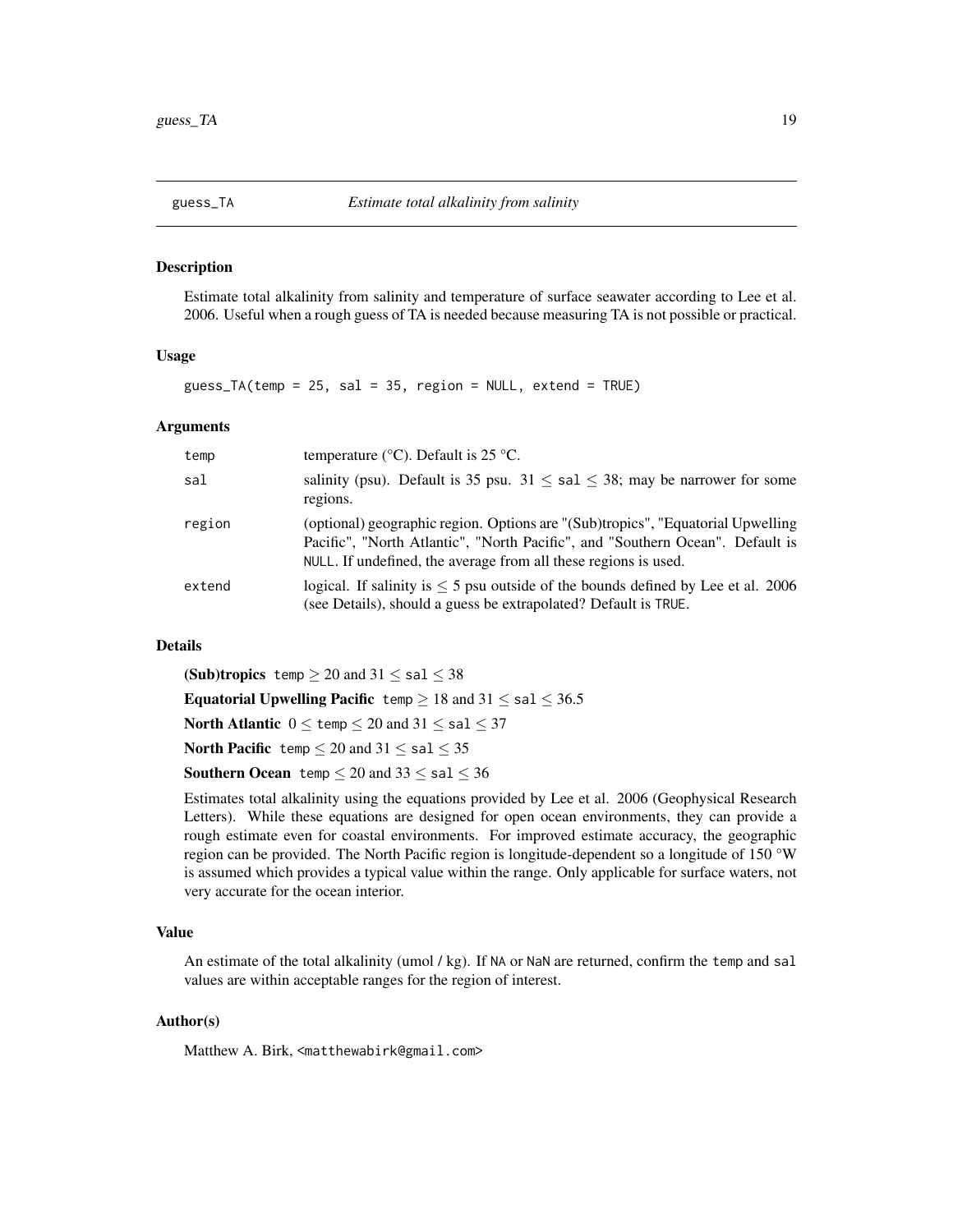#### <span id="page-19-0"></span>References

Lee K, Tong LT, Millero FJ, Sabine CL, Dickson AG, Goyet C, Park G-H, Wanninkhof R, Feely RA, Key RM. 2006. Global relationships of total alkalinity with salinity and temperature in surface waters of the world's oceans. Geophys Res Lett. 33:L19605.

### See Also

[predict\\_pH](#page-31-1)

#### Examples

```
guess_TA(temp = 22, sal = 33)
guess_TA(temp = 12, sal = 33, region = "North Atlantic")
guess_TA(temp = 20, sal = 31:35)
guess_TA(sal = 31) # salinity is within bounds
guess_TA(sal = 30) # salinity is outside the bounds and TA is extrapolated
guess_TA(sal = 30, extend = FALSE) # do not extrapolate TA
guess_TA(sal = 25, extend = TRUE) # will not extrapolate with sal > 5 psu out of bounds
```
guess\_when *Estimate when the O2 level will reach a defined level*

#### Description

Estimates the time at which O2 will reach a defined level assuming a linear change in O2 over time.

### Usage

```
guess_when(past_o2, past_time, goal_o2, plot = TRUE)
```
#### Arguments

| a vector of timepoints corresponding to when past $\sim$ 02 values were recorded.<br>past_time | a numeric vector of at least two oxygen measurements previously during the |
|------------------------------------------------------------------------------------------------|----------------------------------------------------------------------------|
| Can be a numeric vector for duration since trial began or a POSIX vector of<br>time values.    |                                                                            |
| a numeric vector or single value describing the O2 level of interest.<br>goal_o2               |                                                                            |
| plot<br>logical. Do you want to see a plot to visualize this prediction?                       |                                                                            |

#### Value

A prediction of the time when O2 will reach goal\_o2. If past\_time is numeric, then a numeric value(s) will be returned. If POSIX, then POSIX will be returned.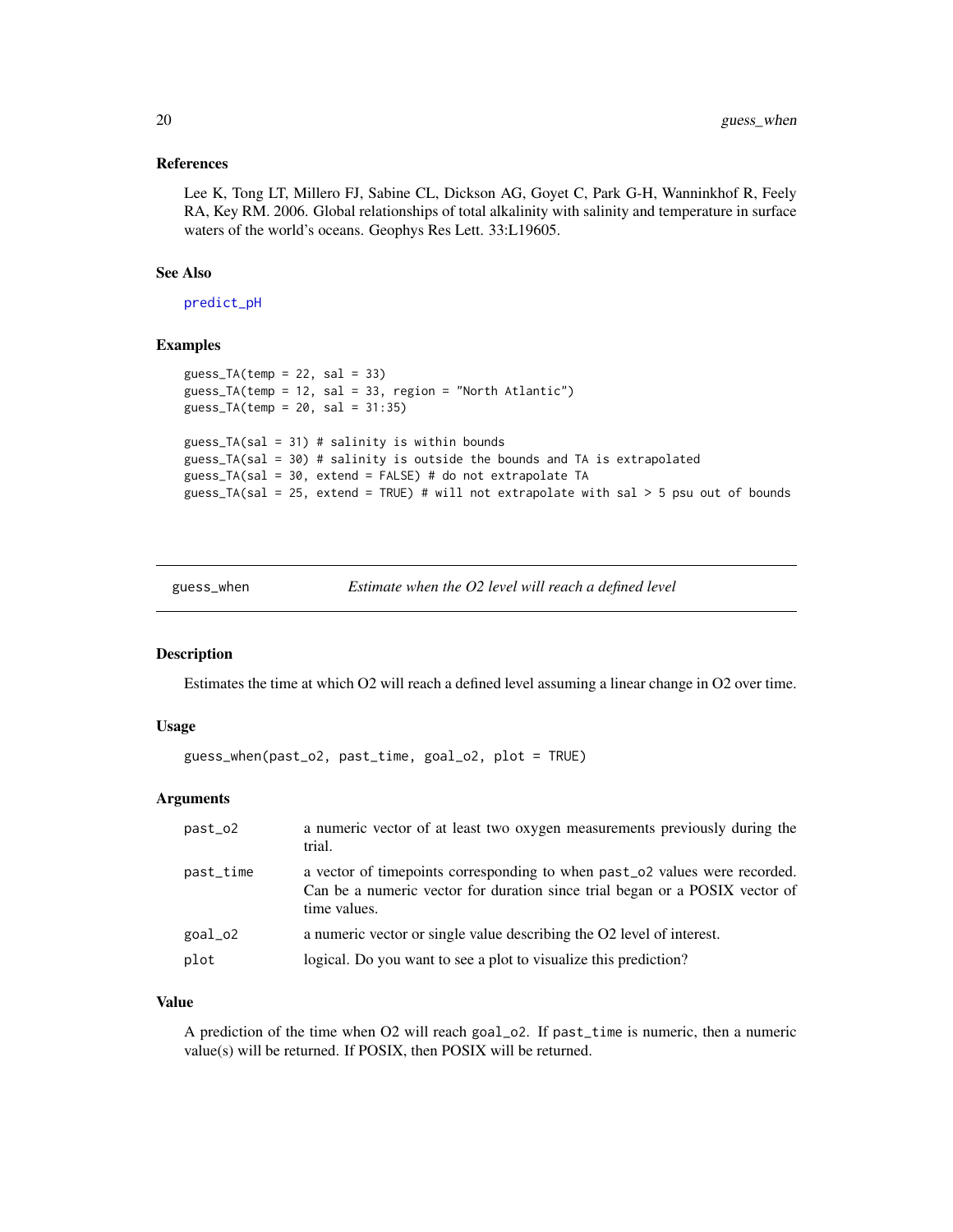### <span id="page-20-0"></span>import\_firesting 21

### Note

Viewing the plot can be valuable if the O2 consumption or production is not linear.

### Author(s)

Matthew A. Birk, <matthewabirk@gmail.com>

### See Also

[predict\\_pH](#page-31-1), [predict\\_NH4](#page-30-1)

#### Examples

```
guess_when(past_o2 = rnorm(n = 10, mean = 100:91), past_time = 1:10, goal_o2 = 75, plot = FALSE)
guess_when(past_o2 = rnorm(n = 10, mean = 100:91, sd = 10), past_time = 1:10, goal_o2 = 75)
# Viewing the plot can be helpful to see how trustworthy the prediction is
# when signal:noise is low.
```
<span id="page-20-1"></span>import\_firesting *Import data from a FireSting O2 transmitter*

#### Description

Imports the standard txt file output from FireSting O2 transmitters and converts the data into one or more data frames.

### Usage

```
import_firesting(file, o2_unit = "percent_a.s.", date = "%m/%d/%Y %X",
 overwrite_sal = NULL, keep_metadata = FALSE, drop_channels = TRUE,
  split_channels = FALSE)
```
### Arguments

| file          | a character string. The filepath for the file to be read.                                                                                                                                                |
|---------------|----------------------------------------------------------------------------------------------------------------------------------------------------------------------------------------------------------|
| o2_unit       | a character string. The unit of O2 measurement to be output in the data frame.<br>Options are described in conv_o2.                                                                                      |
| date          | a character string. The date format to be passed to strptime.                                                                                                                                            |
| overwrite_sal | Default NULL. To overwrite the salinity value(s) from calibration, enter a single<br>numeric value for all channels or a numeric vector with values for each channel.<br>Salinity of water sample (psu). |
| keep_metadata | logical. Should metadata from the file be returned as extra columns in the re-<br>turned data frame? Default is FALSE.                                                                                   |
| drop_channels | logical. Should channels without any O2 data be dropped? Default is TRUE.                                                                                                                                |
|               | split_channels logical. Should a list of data frames be returned with a separate data frame for<br>each channel? Default is FALSE.                                                                       |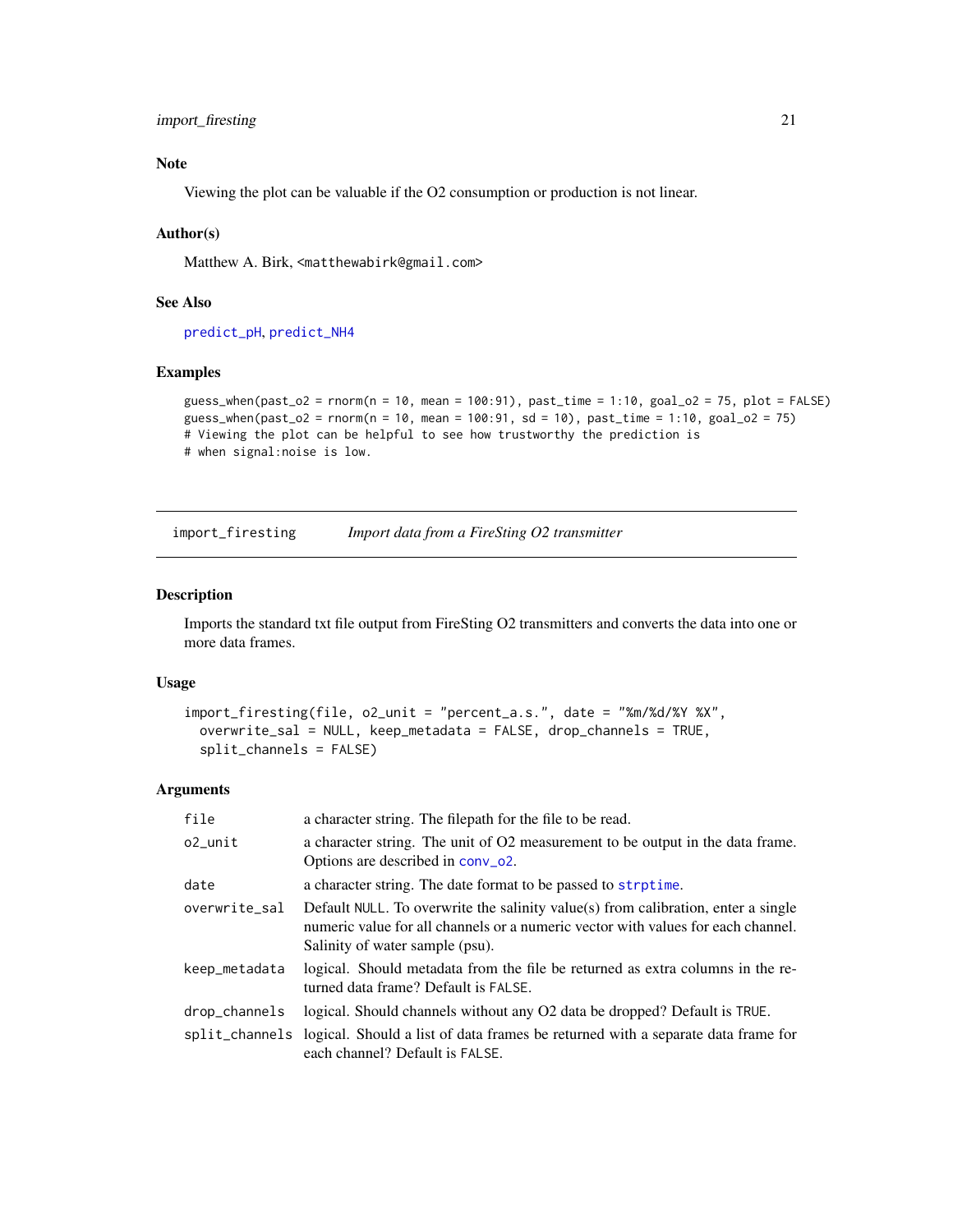### <span id="page-21-0"></span>Details

The following FireSting fiber optic O2 transmitters are supported:

• FireStingO2

If you would like support for the Piccolo2, FireStingO2-Mini, TeX4, or any OEM instruments, email me a data file from the device. If you have files from the deprecated software program FireSting Logger that you would like to be compatible, email me a file.

#### Value

A data frame (or list of data frames) is returned.

TIME Date and time, POSIXlt format.

DURATION Duration of measurement trial (minutes).

 $CH_X_02$  Oxygen measurement in desired unit as determined by  $o2$ -unit.

CH X TEMP Temperature recorded or defined at beginning of measurement trial.

CH X SAL Salinity (psu).

... Channel columns (CH\_...) are repeated for each channel.

COMMENT Comments from FireSting file.

If keep\_metadata = TRUE, then the following columns are appended to the returned data frame:

ATM\_PRES Atmospheric pressure (mbar).

HUMIDITY Relative humidity (% RH).

PROBE\_TEMP Probe temperature.

INTERNAL\_TEMP Transmitter internal temperature.

ANALOG\_IN Voltage input from the extension port (mV).

CH\_X\_PHASE Phase recorded. Phase is inversely related to O2.

CH X INTENSITY Intensity is an indicator of the quality of the signal. A low intensity warning is produced by the transmitter below 10 mV.

CH\_X\_AMB\_LIGHT Ambient light on the sensor. Expressed in mV.

If split\_channels = TRUE, then "CH\_X\_" is removed from the column names and multiple data frames are returned in a named list.

### **Note**

Oxygen conversions are estimates based on the [marelac](#page-0-0) package.

### Author(s)

Matthew A. Birk, <matthewabirk@gmail.com>

### See Also

[import\\_presens](#page-22-1), [import\\_witrox](#page-24-1), [conv\\_o2](#page-10-1)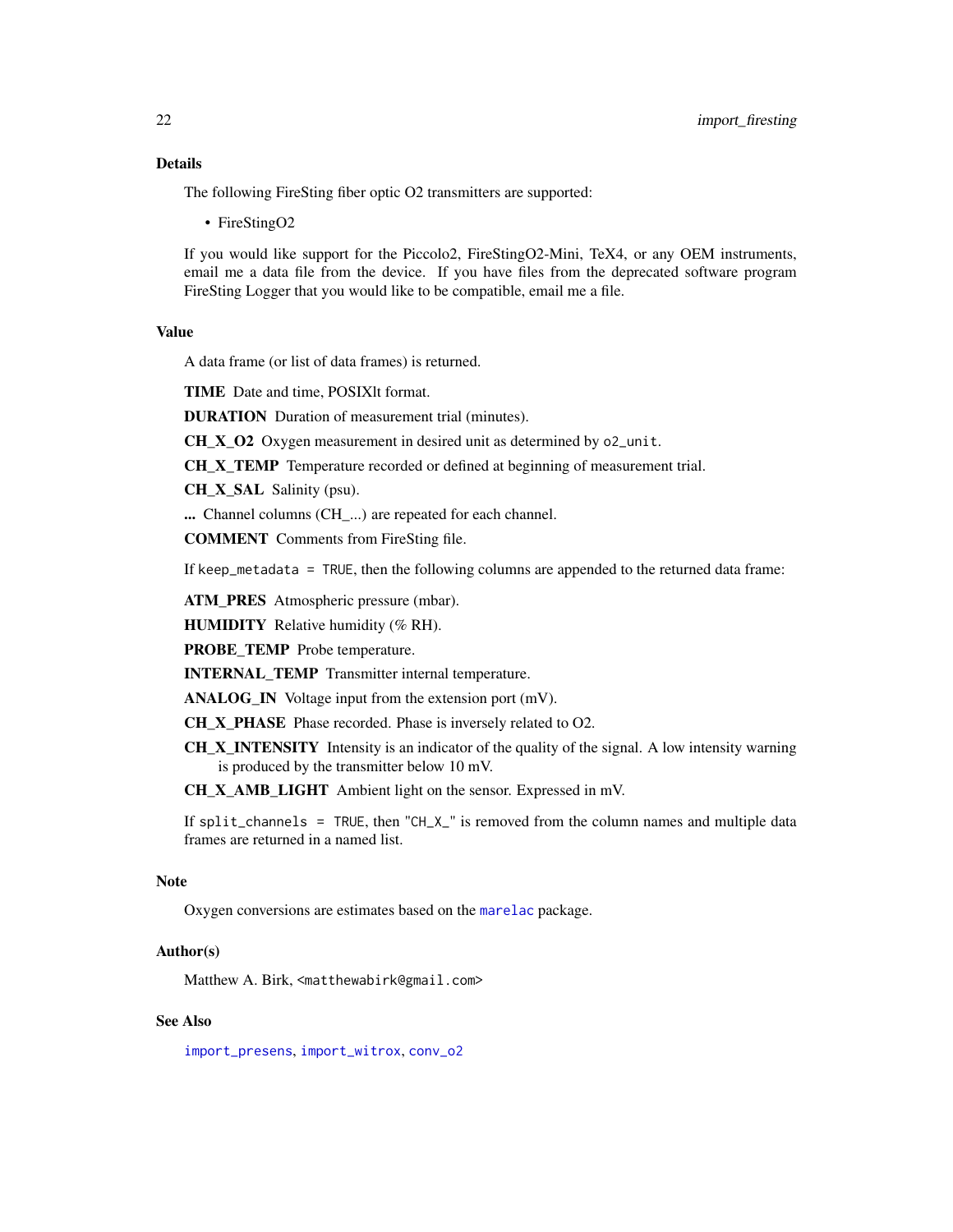### <span id="page-22-0"></span>import\_presens 23

### Examples

```
## Not run:
file <- system.file('extdata', 'firesting_file.txt', package = 'respirometry')
import_witrox(file, o2_unit = 'umol_per_l')
# Oops. I forgot to change the salinity value when I calibrated
# the instrument. Override the values in the file for 35 psu.
import_witrox(file, o2_unit = 'umol_per_kg', overwrite_sal = 35)
# I want each channel as a separate data frame.
data_list <- import_witrox(file, split_channels = TRUE)
data_list$CH_3 # here's the channel 3 data frame.
## End(Not run)
```
<span id="page-22-1"></span>import\_presens *Import data from a PreSens O2 transmitter*

#### Description

Imports the standard text file output from most single channel PreSens fiber optic O2 transmitters and converts the data into a data frame.

#### Usage

```
import_presens(file, o2_unit = "percent_a.s.", date = "%d/%m/%y",
 sal = 35, all_cols = FALSE
```
#### Arguments

| file     | a character string. The filepath for the file to be read.                                                               |
|----------|-------------------------------------------------------------------------------------------------------------------------|
| o2_unit  | a character string. The unit of O2 measurement to be output in the data frame.<br>Options are described in conv_o2.     |
| date     | a character string. The date format to be passed to strptime.                                                           |
| sal      | salinity of water sample (psu). Default is 35 psu. Ignored for Fibox 4 files since<br>salinity is provided by the file. |
| all cols | logical. For Fibox 4 files only. Should all columns (including calibration data<br>and serial numbers) be output?       |

### Details

The following PreSens fiber optic O2 transmitters are supported:

- Fibox 4
- Fibox 3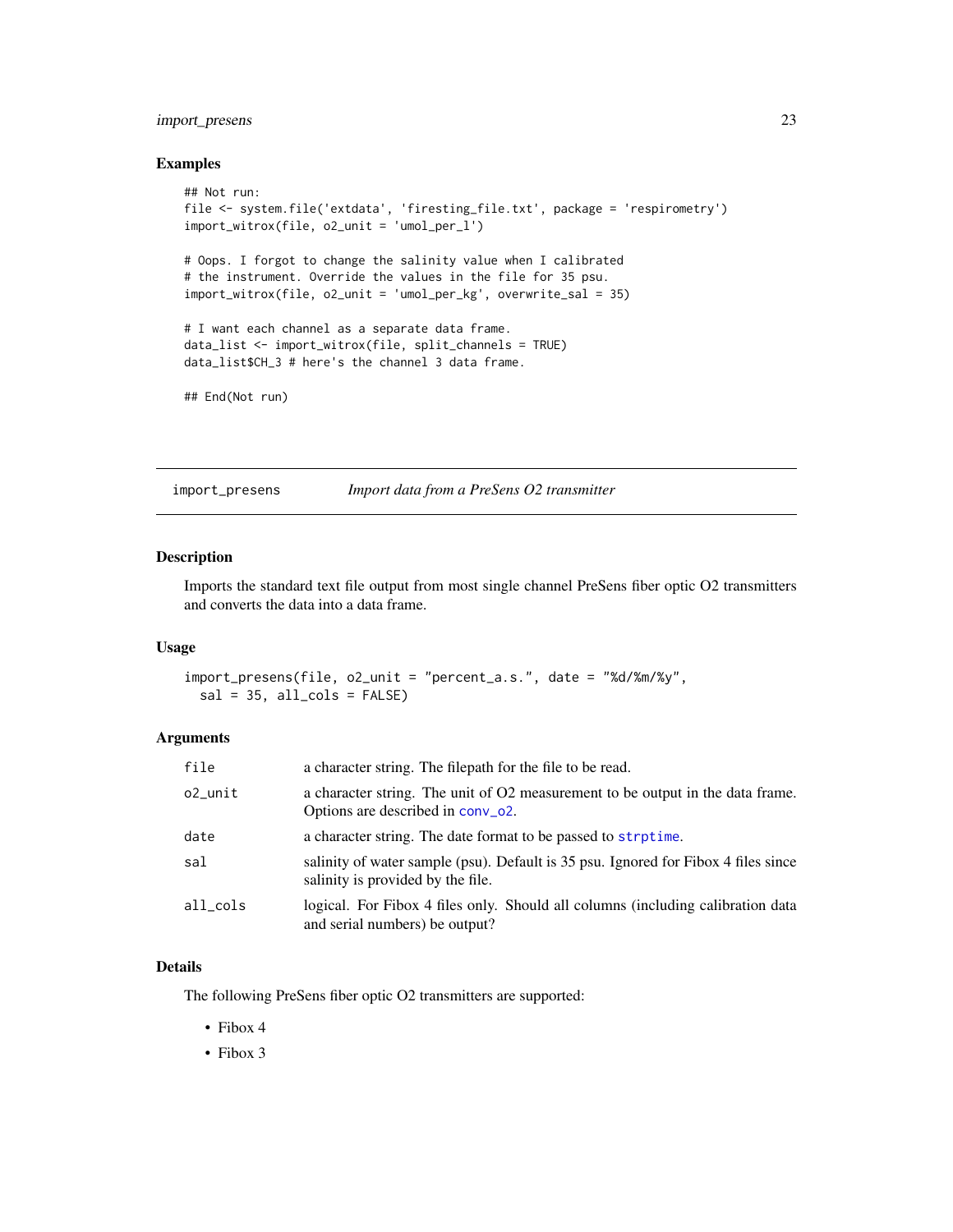- <span id="page-23-0"></span>• Fibox 3 trace
- Fibox 3 LCD trace
- Microx TX3
- Microx TX3 trace

If you would like support for another PreSens O2 meter, email the package maintainer a data file from the device you would like supported. It is very important to note that the PreSens fiber optics O2 transmitters that are supported with this function (except the Fibox 4) DO NOT account for salinity (i.e. they assume salinity  $= 0$  ppt). If the water sample measured was not fresh water, the oxygen concentrations (e.g. mg per liter or umol per liter) are incorrect in the PreSens txt file. This function corrects these O2 concentrations based on the salinity value defined by the sal argument. Absolute partial pressures (i.e. hPa and torr) will also be slightly different due to the slight influence of salinity on water's vapor pressure. This difference is typically ~0.05% of the recorded value.

#### Value

A data frame is returned.

TIME Date and time, POSIXct format.

DURATION Duration of measurement trial (minutes).

O2 Oxygen measurement in desired unit as determined by o2\_unit.

- PHASE Phase recorded. Phase is inversely related to O2.
- AMPLITUDE Amplitude recorded. Amplitude is an indicator of the quality of the signal. A low amplitude warning is produced by the transmitter below 2500.
- TEMP Temperature recorded or defined at beginning of measurement trial.

ATM\_PRES Atmospheric pressure (mbar).

SAL Salinity (psu).

**ERROR\_CODE** Error code from transmitter. See PreSens user manual for translation of error code.

#### **Note**

Oxygen conversions are based on [conv\\_o2](#page-10-1) and therefore differ slightly from the conversions provided by PreSens.

#### Author(s)

Matthew A. Birk, <matthewabirk@gmail.com>

### See Also

[import\\_firesting](#page-20-1), [import\\_witrox](#page-24-1), [conv\\_o2](#page-10-1)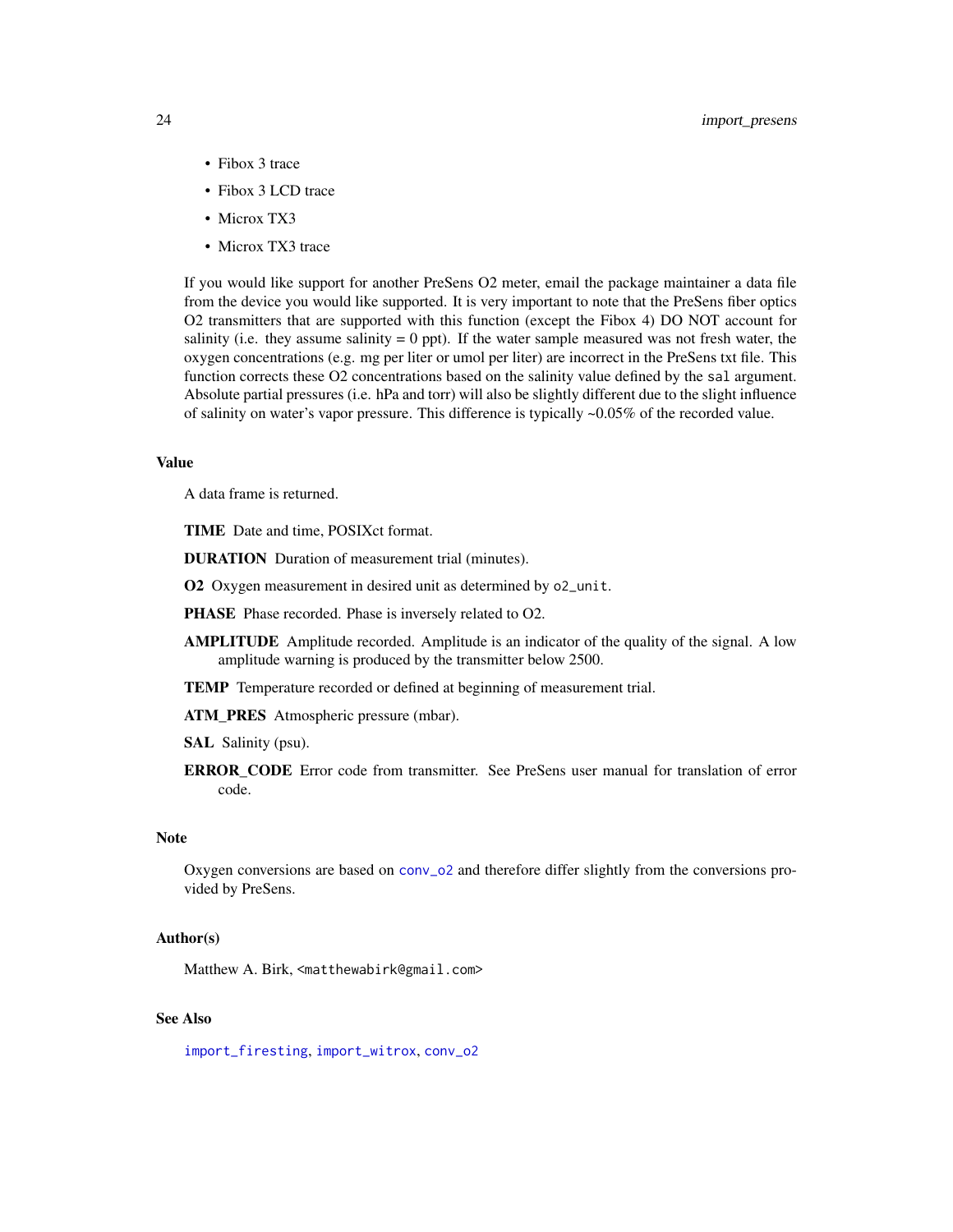### <span id="page-24-0"></span>import\_witrox 25

#### Examples

## Not run:

```
# Import a Fibox 3 file.
file <- system.file('extdata', 'fibox_3_file.txt', package = 'respirometry')
import_presens(file, o2_unit = 'umol_per_l', sal = 25)
# Import a Fibox 4 file.
file <- system.file('extdata', 'fibox_4_file.csv', package = 'respirometry')
import_presens(file = file, date = '%d-%b-%Y')
```
## End(Not run)

<span id="page-24-1"></span>import\_witrox *Import data from a Loligo Systems Witrox O2 transmitter*

### Description

Imports the standard txt file output from Loligo Systems Witrox fiber optic O2 transmitters and converts the data into one or more data frames.

#### Usage

```
import_witrox(file, o2_unit = "percent_a.s.",
 date = "%m/%d/%Y %I:%M:%S %p", overwrite_sal = NULL,
 drop_channels = TRUE, split_channels = FALSE)
```
### Arguments

| file          | a character string. The filepath for the file to be read.                                                                                                                                                |
|---------------|----------------------------------------------------------------------------------------------------------------------------------------------------------------------------------------------------------|
| o2_unit       | a character string. The unit of O2 measurement to be output in the data frame.<br>Options are described in conv_o2.                                                                                      |
| date          | a character string. The date format to be passed to strptime.                                                                                                                                            |
| overwrite_sal | Default NULL. To overwrite the salinity value(s) from calibration, enter a single<br>numeric value for all channels or a numeric vector with values for each channel.<br>Salinity of water sample (psu). |
| drop_channels | logical. Should channels without any O2 data be dropped? Default is TRUE.                                                                                                                                |
|               | split_channels logical. Should a list of data frames be returned with a separate data frame for<br>each channel? Default is FALSE.                                                                       |

### Details

The following Loligo Systems fiber optic O2 transmitters are supported:

• Witrox 4

If you would like support for the Witrox 1, email me a data file from this device.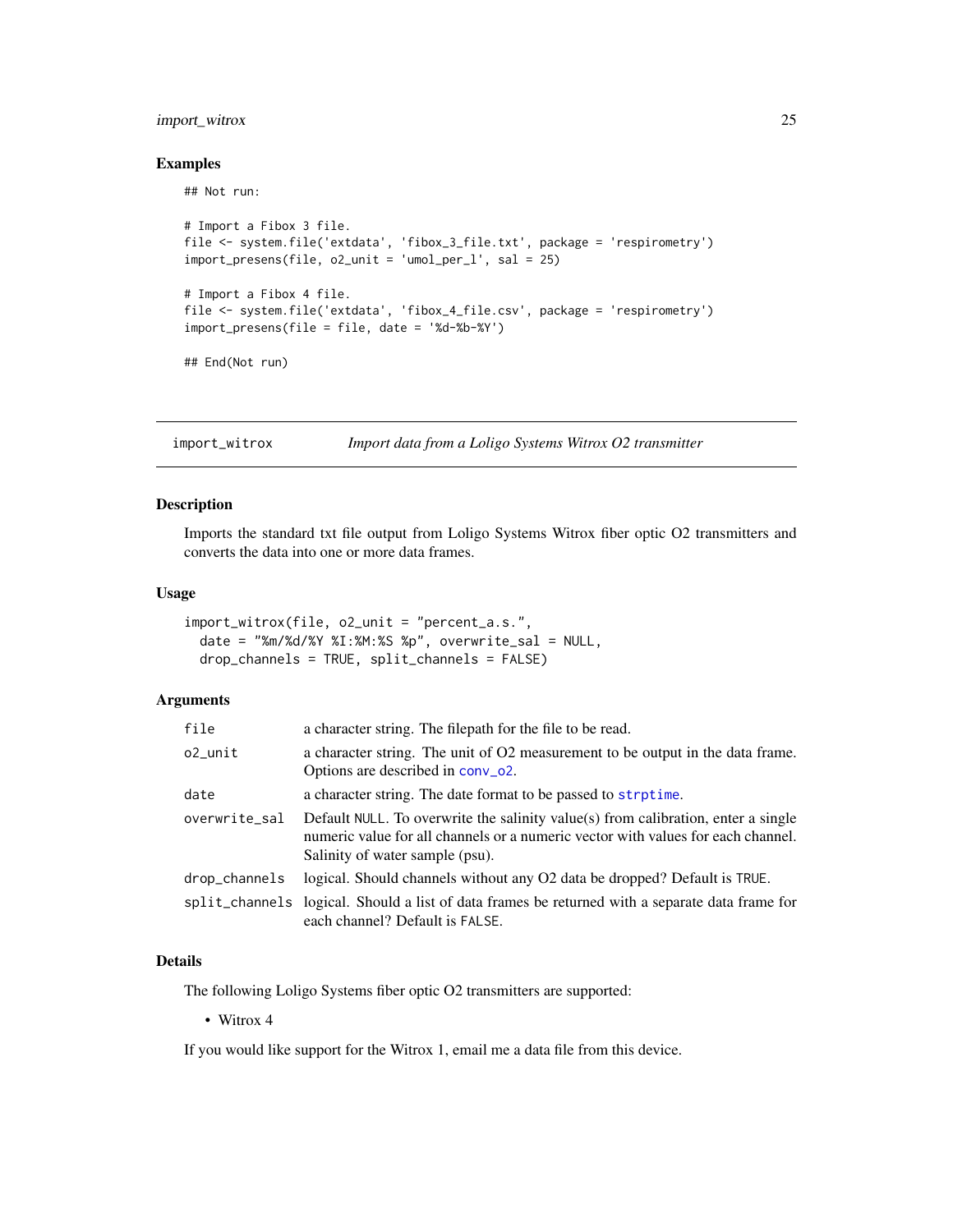### <span id="page-25-0"></span>Value

A data frame (or list of data frames) is returned.

TIME Date and time, POSIXlt format.

DURATION Duration of measurement trial (minutes).

ATM\_PRES Atmospheric pressure (mbar).

CH\_X\_PHASE Phase recorded. Phase is inversely related to O2.

CH\_X\_TEMP Temperature recorded or defined at beginning of measurement trial.

CH\_X\_SAL Salinity (psu).

CH\_X\_O2 Oxygen measurement in desired unit as determined by o2\_unit.

... Channel columns (CH\_...) are repeated for each channel.

If split\_channels = TRUE, then "CH\_X\_" is removed from the column names and multiple data frames are returned in a list.

### Author(s)

Matthew A. Birk, <matthewabirk@gmail.com>

### See Also

[import\\_firesting](#page-20-1), [import\\_presens](#page-22-1), [conv\\_o2](#page-10-1)

### Examples

```
## Not run:
file <- system.file('extdata', 'witrox_file.txt', package = 'respirometry')
import_witrox(file, o2_unit = 'umol_per_l')
# Oops. I forgot to change the salinity value when I calibrated
# the instrument. Override the values in the file for 35 psu.
import_witrox(file, o2_unit = 'umol_per_kg', overwrite_sal = 35)
# I want each channel as a separate data frame.
data_list <- import_witrox(file, split_channels = TRUE)
data_list$CH_3 # here's the channel 3 data frame.
```
## End(Not run)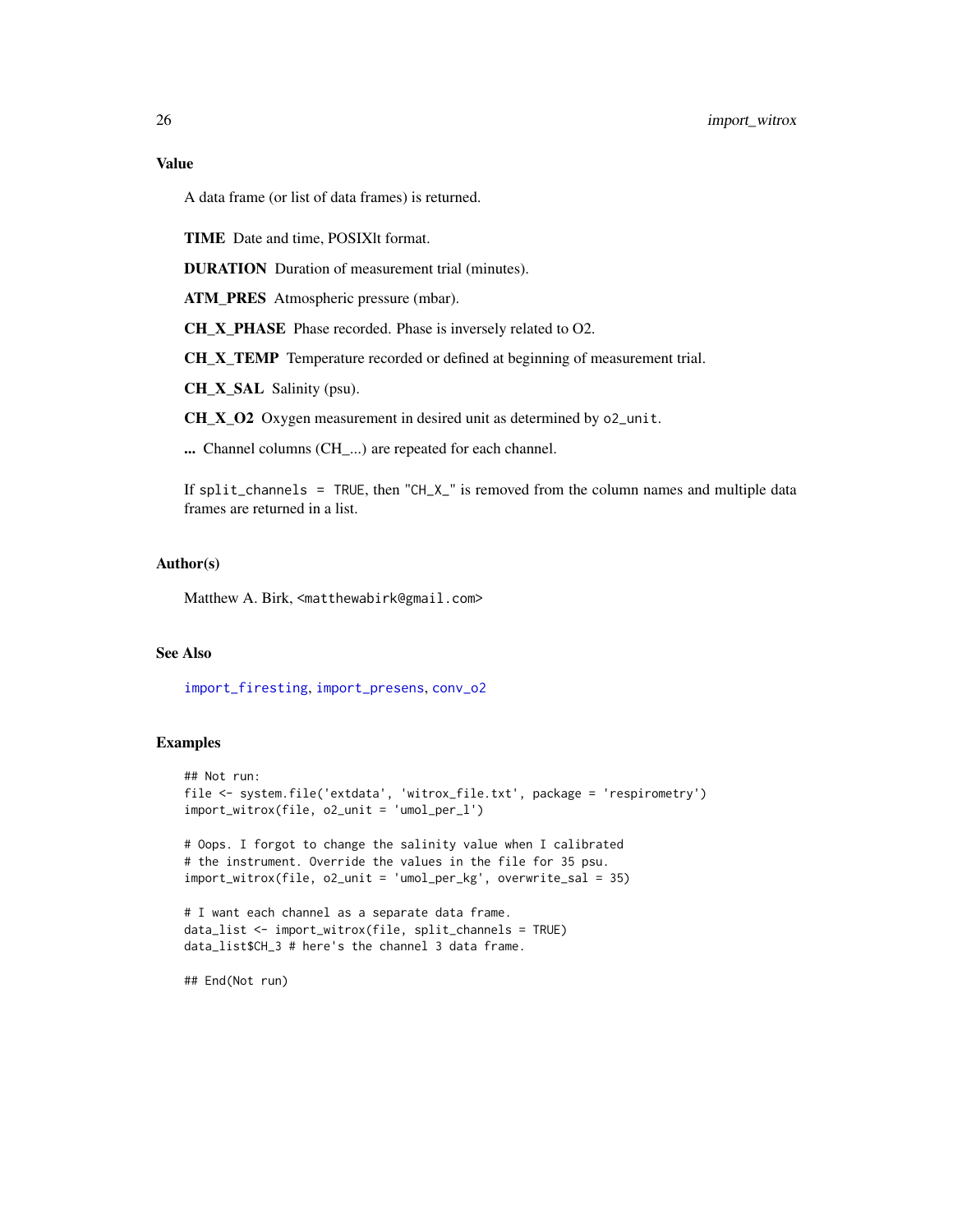<span id="page-26-1"></span><span id="page-26-0"></span>

### Description

Calculates the maximum oxygen consumption rate (MO2) supported by a respirometer with a given flow rate. Useful for ensuring an acclimating animal maintains a normoxic environment.

### Usage

```
max_MO2(flow_rate, min_pO2 = 90, pO2_in = 100, temp = 25, sal = 35,
 atm_pres = 1013.25)
```
### Arguments

| flow_rate | water flow rate into respirometer (liters / min).                                               |
|-----------|-------------------------------------------------------------------------------------------------|
| $min_pO2$ | minimum pO2 acceptable in respirometer (% air saturation). Default is $90\%$ air<br>saturation. |
| $p02$ _in | pO2 of water entering respirometer (% air saturation). Default is $100\%$ air satu-<br>ration.  |
| temp      | temperature ( $\rm{^{\circ}C}$ ). Default is 25 $\rm{^{\circ}C}$ .                              |
| sal       | salinity (psu). Default is 35 psu.                                                              |
| atm_pres  | atmospheric pressure (mbar). Default is 1013.25 mbar.                                           |

### Value

The maximum whole-animal oxygen consumption rate (umol / hr) that can be sustained.

### Note

Keep in mind that most organisms are very stressed upon being placed in a respirometer and their MO2 may be much higher than basal MO2.

### Author(s)

Matthew A. Birk, <matthewabirk@gmail.com>

### References

Steffensen JF. 1989. Some errors in respirometry of aquatic breathers: How to avoid and correct for them. Fish Physiol Biochem. 6:49–59. Equation 8.

#### See Also

[min\\_flow](#page-28-1), [flush\\_water](#page-15-1)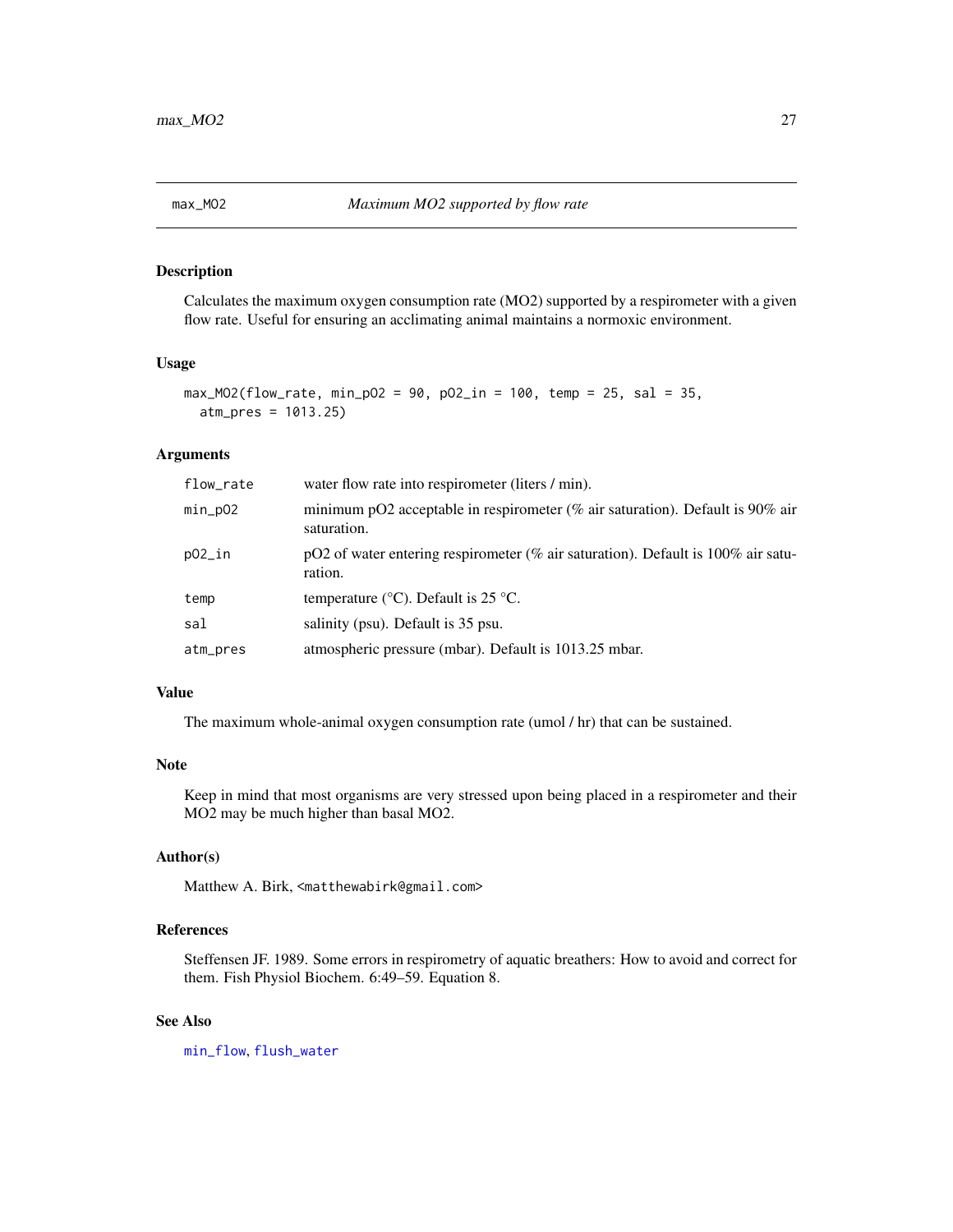### Examples

```
max_MO2(flow_rate = 1)
```

```
# What is the maximum MO2 organism I can place in my respirometer and still maintain at
# least 75% air saturation when the intake fresh water is 1.5 LPM, 10 °C and 90% air saturated?
(max_{1002} < - max_MO2(flow_rate = 1.5, min_pO2 = 75, pO2_in = 90, temp = 10, sal = 0))
```

```
# If a 300 g individual has an MO2 of 2000 umol/hr, how big of an animal can I use?
scale_MO2(mass_1 = 300, MO2_1 = 2000, MO2_2 = max_mo2) # I can almost support a 1 kg individual!
```
mean\_pH *Mean pH by [H+]*

### Description

Calculates mean pH from a vector of pH values by averaging [H+] rather than numerical pH values.

### Usage

 $mean_pH(pH, na.rm = FALSE, ...)$ 

#### **Arguments**

| рH                      | a numeric vector of pH values.                                                  |
|-------------------------|---------------------------------------------------------------------------------|
| na.rm                   | a logical value indicating whether NA values should be stripped before the com- |
|                         | putation proceeds.                                                              |
| $\cdot$ $\cdot$ $\cdot$ | further arguments passed to or from other methods.                              |

### Details

Since pH is on a logarithmic scale, averaging pH values directly does not provide the true arithmetic mean of what is likely truly important to the organism, [H+] (however, see Boutilier and Shelton 1980). Thus, the pH values are converted to [H+] then averaged and converted back to a mean pH value.

### Author(s)

Matthew A. Birk, <matthewabirk@gmail.com>

#### References

Boutilier RG, Shelton G. 1980. The statistical treatment of hydrogen ion concentration and pH. J Exp Biol. 84:335–339.

### Examples

```
mean_pH(c(7, 8)) # 7.26 rather than 7.5!
```
<span id="page-27-0"></span>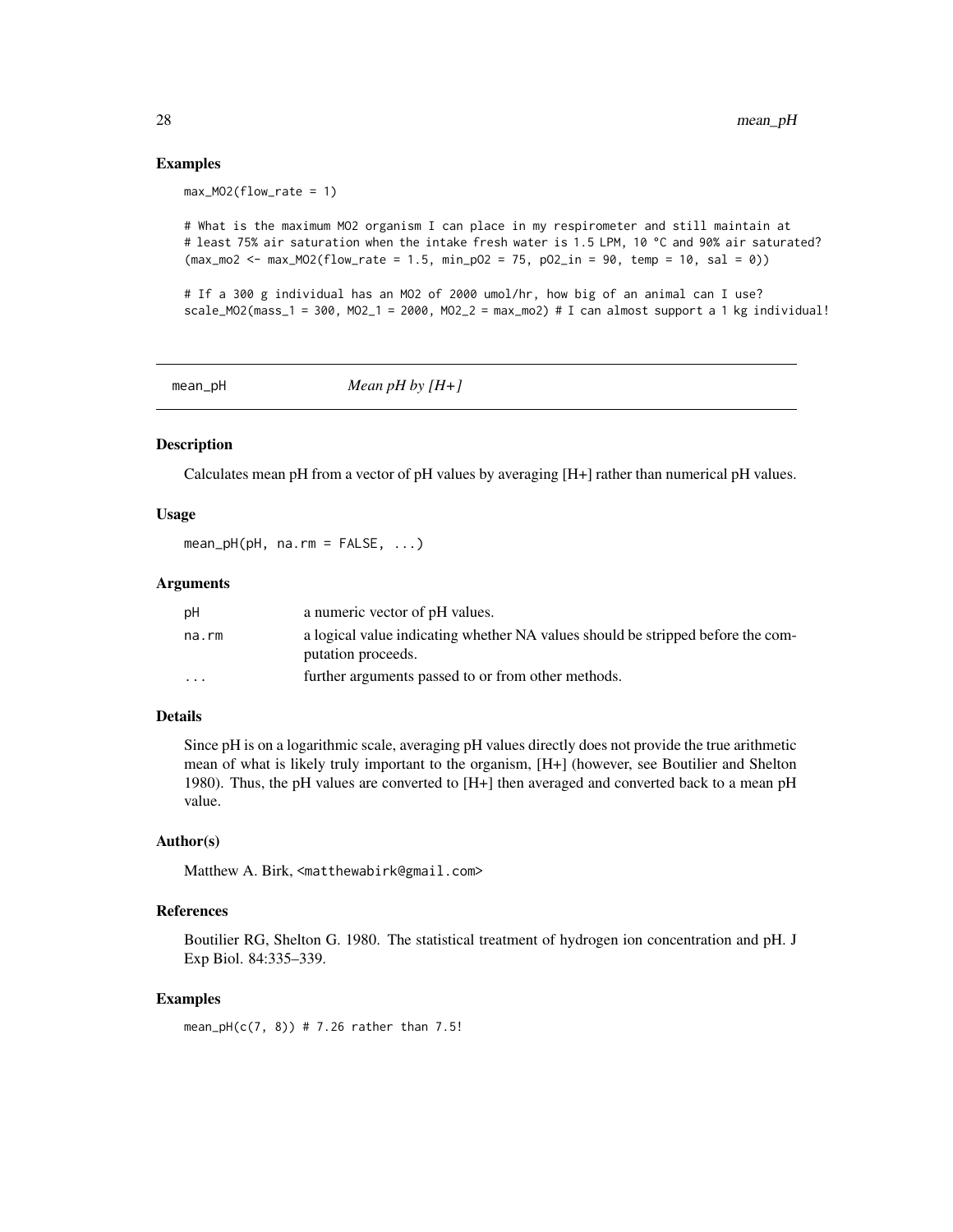<span id="page-28-1"></span><span id="page-28-0"></span>

### Description

Calculates the minimum flow rate into a respirometer required to maintain a high pO2. Useful for ensuring an acclimating animal maintains a normoxic environment. It can also be used to estimate the flow rate needed for a given pO2 decrease desired for flow-through respirometry.

### Usage

```
min_flow(MO2, min_pO2 = 90, pO2_in = 100, temp = 25, sal = 35,
  atm_pres = 1013.25)
```
### Arguments

| whole-animal oxygen consumption rate (umol / hour).                                             |  |
|-------------------------------------------------------------------------------------------------|--|
| minimum pO2 acceptable in respirometer (% air saturation). Default is $90\%$ air<br>saturation. |  |
| pO2 of water entering respirometer (% air saturation). Default is $100\%$ air satu-<br>ration.  |  |
| temperature ( $\rm{^{\circ}C}$ ). Default is 25 $\rm{^{\circ}C}$ .                              |  |
| salinity (psu). Default is 35 psu.                                                              |  |
| atmospheric pressure (mbar). Default is 1013.25 mbar.                                           |  |
|                                                                                                 |  |

### Value

The flow rate (liters / min) into the respirometer required for the steady state pO2 to be min\_p02.

### Note

Keep in mind that most organisms are very stressed upon being placed in a respirometer and their MO2 may be much higher than basal MO2.

### Author(s)

Matthew A. Birk, <matthewabirk@gmail.com>

### References

Steffensen JF. 1989. Some errors in respirometry of aquatic breathers: How to avoid and correct for them. Fish Physiol Biochem. 6:49–59. Equation 8.

#### See Also

[max\\_MO2](#page-26-1), [flush\\_water](#page-15-1)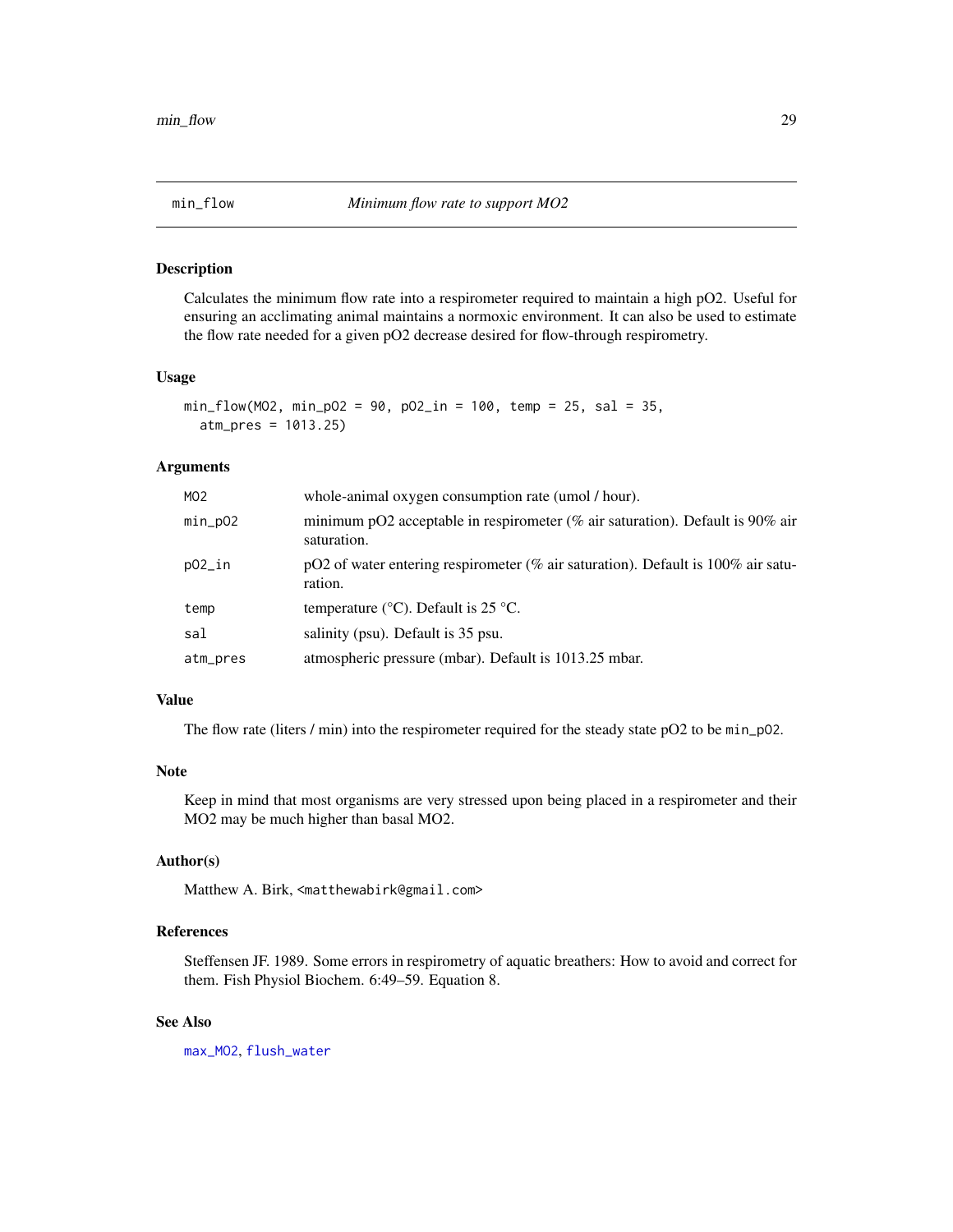### Examples

min\_flow(MO2 = 1000)

```
# What is the minimum flow rate required to maintain at least 75% air saturation in a
# respirometer with an organism(s) with an oxygen consumption rate of 1000 umol/h
# when the intake fresh water is 10 °C and 90% air saturated?
min_flow(MO2 = 1000, min_pO2 = 75, pO2_in = 90, temp = 10, sal = 0)
```
<span id="page-29-1"></span>

peri\_pump *Calculate peristaltic pump gaseous flow rate*

### Description

Given the number of moles of a gas, calculates the liters to run through a peristaltic pump.

### Usage

```
peri_pump(mol, species = "O2", temp = 25, reg_pres, reg_unit = "psi",
  atm_pres = 1013.25)
```
### Arguments

| mol      | number of moles to go through a peristaltic pump.                                                   |  |
|----------|-----------------------------------------------------------------------------------------------------|--|
| species  | character string describing the gas species. Options are available from molvol.<br>Default is "O2". |  |
| temp     | temperature ( $\rm{°C}$ ). Default is 25 $\rm{°C}$ .                                                |  |
| reg_pres | gauge pressure from the gas regulator into the peristaltic pump.                                    |  |
| reg_unit | unit used in reg_pres. Default is "psi".                                                            |  |
| atm_pres | atmospheric pressure (mbar). Default is 1013.25 mbar.                                               |  |

### Details

Most mass flow controllers are programmed with a "standard condition" something like 0 \*C and 1013 mbar for which they account for the pressure and temperature of an incoming gas source. For setups without expensive mass flow controllers, a more affordable alternative is to use a peristaltic pump. These do not account for variations in incoming gas pressure and temperature and thus, it must be calculated to set the peristaltic pump to the correct RPM.

### Author(s)

Matthew A. Birk, <matthewabirk@gmail.com>

#### See Also

[co2\\_rate](#page-7-1), [co2\\_add](#page-5-1)

<span id="page-29-0"></span>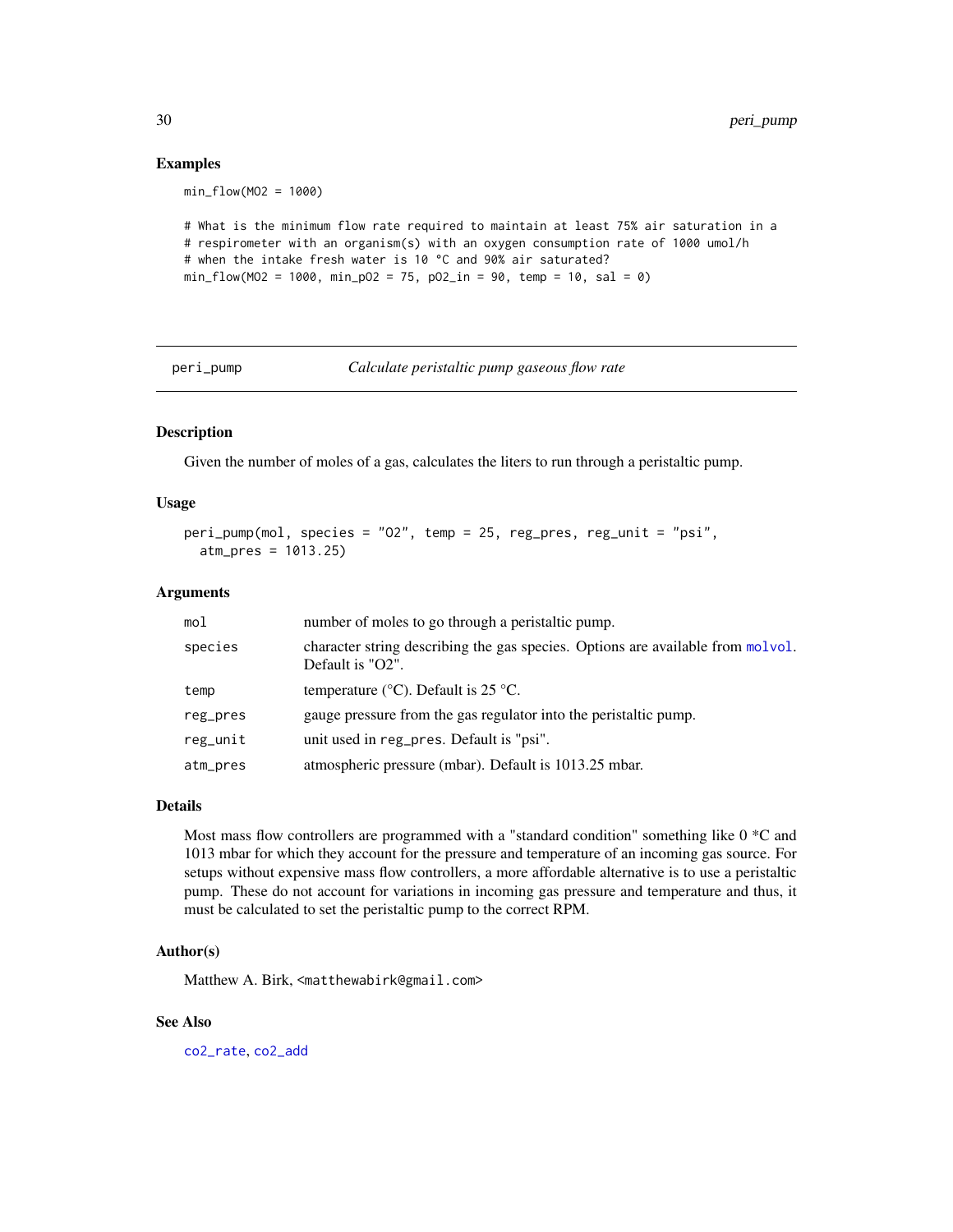### <span id="page-30-0"></span>predict\_NH4 31

### Examples

```
peri\_pump(mol = 0.5, species = 'O2', temp = 10, reg\_pres = 5, reg\_unit = "kPa")# To flow 0.5 moles of O2, then flow 11.1 L.
```
<span id="page-30-1"></span>predict\_NH4 *Predict NH4 concentration post-respiration*

### Description

Predicts the [NH4+] of seawater after a defined amount of oxygen consumption.

#### Usage

predict\_NH4(o2\_drop = 10, o2\_unit = "percent\_a.s.", o2\_nh4\_ratio,  $temp = 25$ ,  $sal = 35$ ,  $atm_pres = 1013.25$ 

#### Arguments

| o2_drop      | a numeric value or vector describing the change in O2. Default is 10.                                        |
|--------------|--------------------------------------------------------------------------------------------------------------|
| o2 unit      | a string describing the unit used to measure of drop. Default is "percent_a.s."<br>Options are from conv_o2. |
| o2_nh4_ratio | molar ratio of O2 consumed to NH4+ produced.                                                                 |
| temp         | temperature ( $\rm{^{\circ}C}$ ). Default is 25 $\rm{^{\circ}C}$ .                                           |
| sal          | salinity (psu). Default is 35 psu.                                                                           |
| atm_pres     | atmospheric pressure (mbar). Default is 1013.25 mbar.                                                        |

### Details

Given a known amount of oxygen consumed and an estimated O:N ratio, the amount of NH4 produced can be estimated. Production or consumption of ammonium by "background" microbes or conversion of ammonium to nitrite and nitrate is ignored since bacteria in the respirometer are typically sought to be in low levels.

#### Value

The predicted NH4+ produced in mg/l.

### Author(s)

Matthew A. Birk, <matthewabirk@gmail.com>

#### See Also

[conv\\_o2](#page-10-1), [conv\\_NH4](#page-9-1)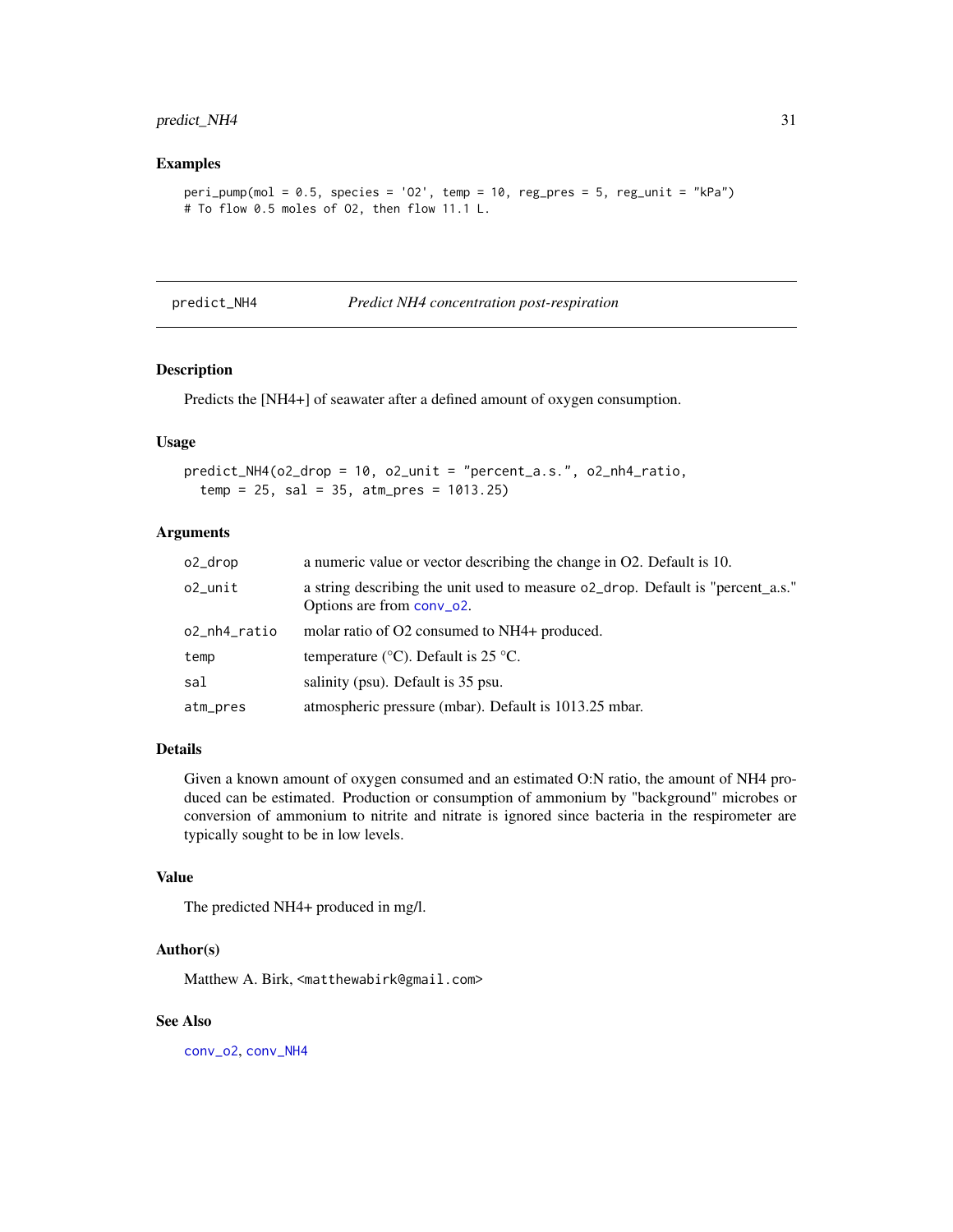#### Examples

```
predict_NHA(o2_drop = 25, o2_nh4_ratio = 10)
```
<span id="page-31-1"></span>predict\_pH *Predict pH post-respiration*

### Description

Predicts the pH of seawater after a defined amount of oxygen consumption.

### Usage

```
predict\_pH(start\_o2 = 100, end_o2, start\_pH, temp = 25, sal = 35,RQ = 1, TA = NULL, all\_carb = FALSE)
```
### Arguments

| start_o2  | pO2 at the start of the measurement (% air saturation). Default is $100\%$ air<br>saturation.        |  |
|-----------|------------------------------------------------------------------------------------------------------|--|
| $end_02$  | $pO2$ at the end of the measurment (% air saturation).                                               |  |
| start_pH  | seawater pH (total scale) at the start of the measurement.                                           |  |
| temp      | temperature ( $\degree$ C). Default is 25 $\degree$ C.                                               |  |
| sal       | salinity (psu). Default is 35 psu. If $sal < 26$ psu, then TA must be provided.                      |  |
| RQ        | respiratory quotient: ratio of CO2 produced / O2 consumed. Default is 1.                             |  |
| <b>TA</b> | (optional) total alkalinity (umol/kg). If undefined TA is estimated from salinity<br>using guess_TA. |  |
| all carb  | logical. Should all carbonate chemistry parameters be returned? Default is<br>FALSE.                 |  |

### Details

Given a known amount of oxygen consumed and an estimated respiratory quotient (see [Q10](#page-32-1)), the amount of CO2 produced can be estimated. From this CO2 production estimate, the carbonate chemistry of the seawater can be estimated. Atmospheric pressure is assumed.

### Value

If all\_carb is FALSE, then a list of the predicted pH (total scale) at the end of the measurement and the predicted pCO2 (uatm) are returned. If all\_carb is TRUE, then the predicted carbonate chemistry parameters are returned from [carb](#page-0-0).

### Author(s)

Matthew A. Birk, <matthewabirk@gmail.com>

<span id="page-31-0"></span>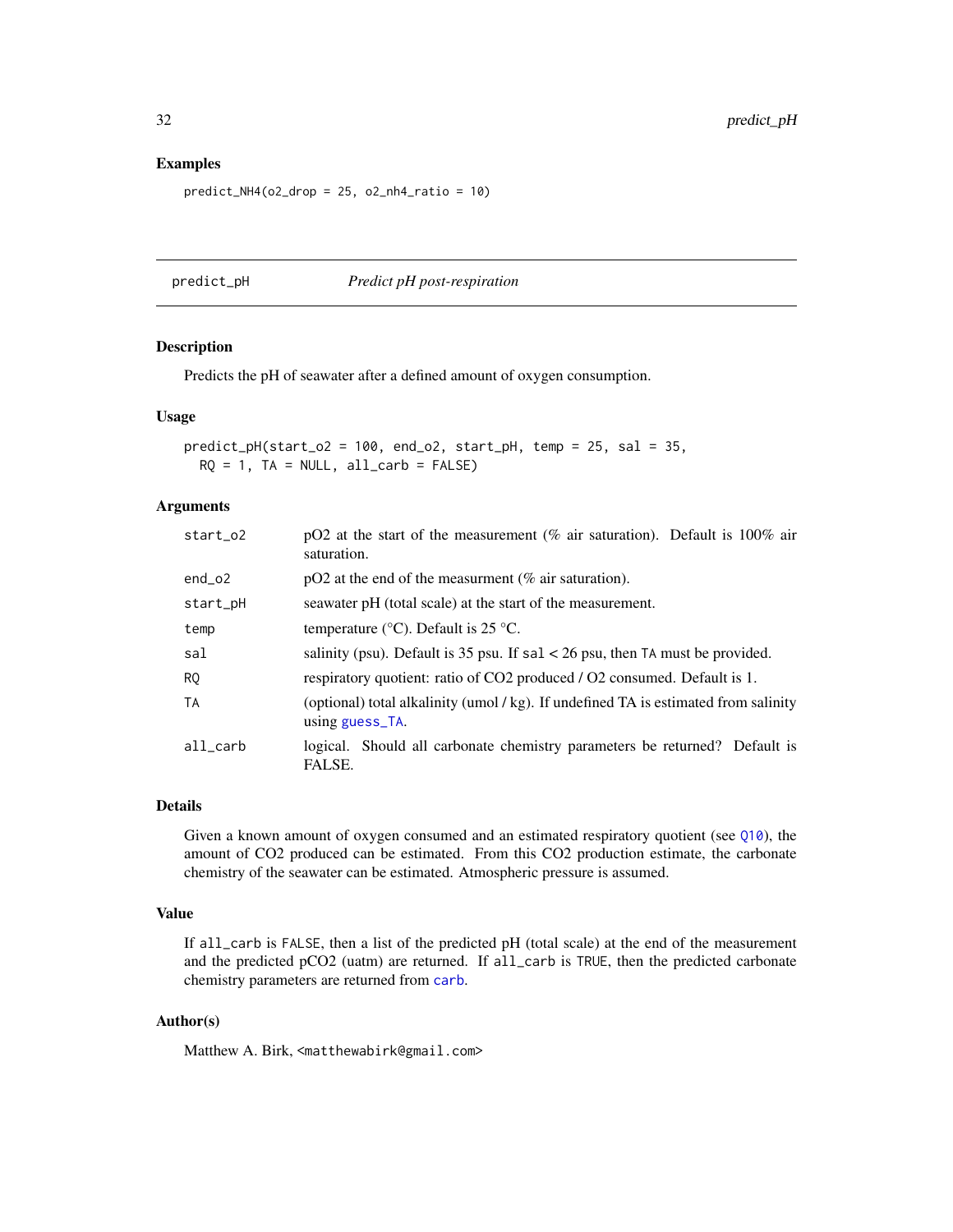### <span id="page-32-0"></span> $Q10$  33

### See Also

[carb](#page-0-0), [guess\\_TA](#page-18-1)

### Examples

```
predict\_pH(end_02 = 75, start\_pH = 8.1)predict\_pH(start\_o2 = 75, end\_o2 = 50, start\_pH = 7.96, temp = 15, sal = 33, RQ = 0.88)
```
# I know pH at the end was 7.8, but what was pH at the beginning? predict\_pH(start\_o2 = 75, end\_o2 = 100, start\_pH =  $8.013536$ ) # reverse the order

<span id="page-32-1"></span>Q10 *Parameters of Q10 Temperature Coefficient*

### Description

Returns the unknown parameter given 4 of 5 parameters from Q10 temperature coefficient calculation for chemical or biological systems.

### Usage

Q10(Q10, R1, R2, T1, T2)

### Arguments

| 010            | factor by which rate changes due to $10^{\circ}$ C increase in temperature. |
|----------------|-----------------------------------------------------------------------------|
| R1             | rate 1.                                                                     |
| R <sub>2</sub> | rate 2.                                                                     |
| Τ1             | temperature 1 (in $^{\circ}$ C).                                            |
| Т2             | temperature 2 (in $^{\circ}$ C).                                            |

### Details

Given four parameters, the fifth parameter will be returned.

### Author(s)

Matthew A. Birk, <matthewabirk@gmail.com>

### See Also

[scale\\_MO2](#page-35-1)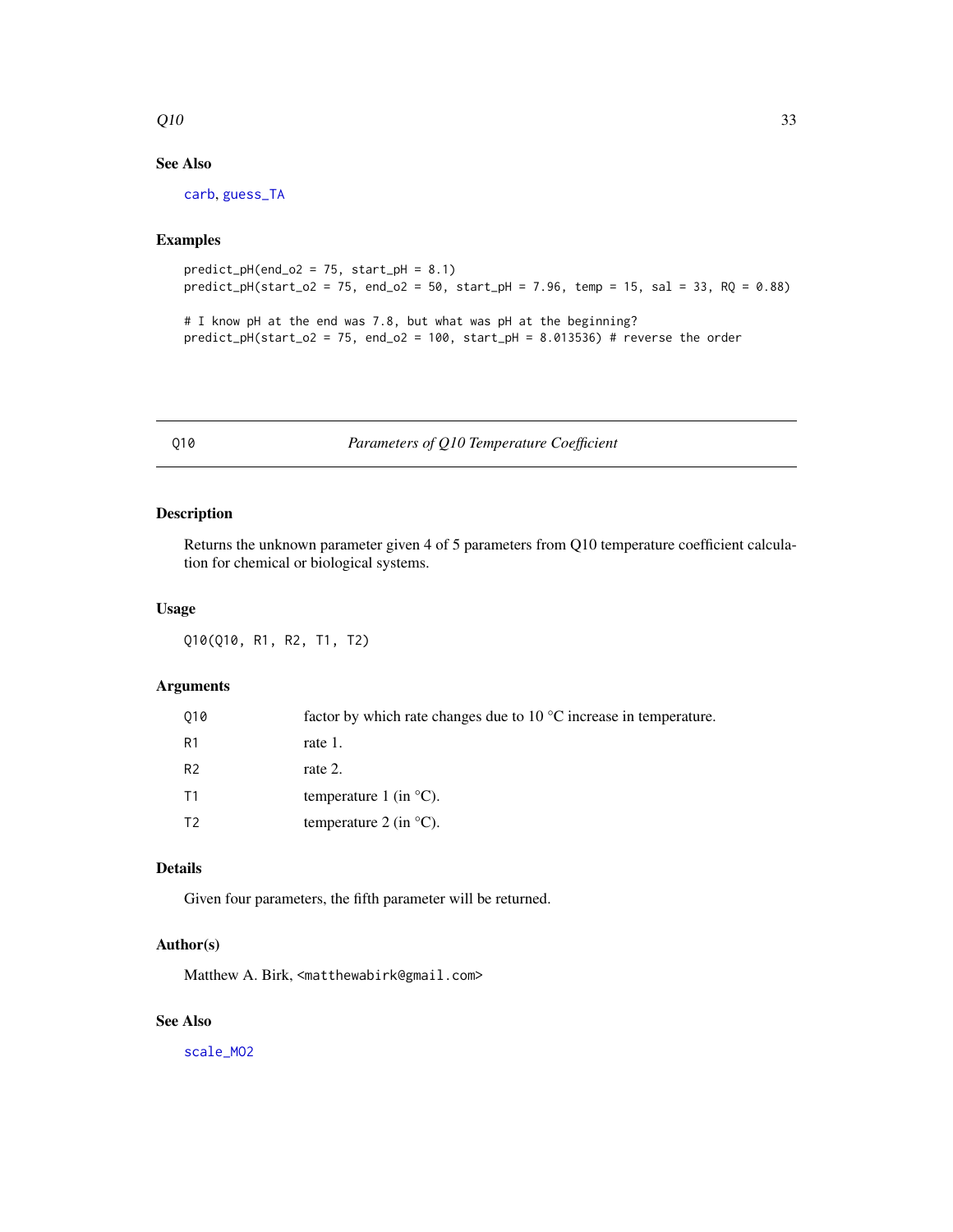#### Examples

```
Q10(R1 = 5, R2 = 10, T1 = 10, T2 = 20) # Returns Q10; = 2
Q10(Q10 = 2.66, R1 = 5, T1 = 10, T2 = 20) # Returns R2; = 13.3
# My species has an MO2 of 9.5 umol/g/h at 10 *C. What MO2 should I expect at 13 *C?
010(010 = 2, R1 = 9.5, T1 = 10, T2 = 13) # expect ~11.7 umol/g/h at 13 *C.
# A 100 g individual at 10 *C has an MO2 of 1270 umol/h. How much
# would a 250 g individual likely consume at 14 *C?
Q10(Q10 = 2, R1 = scale_M02(mass_1 = 100, MO2_1 = 1270, mass_2 = 250), T1 = 10, T2 = 14)# Visualize MO2 scaling by mass and temperature:
mass <- seq(10, 200, 10)
temp < -10:25base_mass <- 50
base_temp <- 20
base_MO2 <- 750
mo2 <- outer(mass, temp, function(mass, temp){
scale_MO2(mass_1 = base_mass, mass_2 = mass, MO2_1 = Q10(Q10 = 2, R1 = base_MO2,T1 = base_ttemp, T2 = temp)})
persp(mass, temp, mo2, xlab = 'Mass (g)', ylab = 'Temperature (*C)', zlab = 'MO2 (umol / hr)',
 theta = 35, phi = 15, expand = 0.5, ticktype = 'detailed', nticks = 10)
```
respirometry *Tools for Conducting Respirometry Experiments*

#### **Description**

Provides tools to enable the researcher to more precisely conduct respirometry experiments. Strong emphasis is on aquatic respirometry. Tools focus on helping the researcher setup and conduct experiments. Analysis of the resulting data is not a focus since analyses are often specific to a particular setup, and thus are better created by the researcher individually. This package provides tools for intermittent, flow-through, and closed respirometry techniques.

### Author(s)

Matthew A. Birk, <matthewabirk@gmail.com>

RQ *Calculate respiratory quotient*

### Description

Calculates the respiratory quotient (RQ), or ratio of CO2 produced to O2 consumed between observations. To calculate CO2 produced, either DIC or both pH and TA must be provided.

<span id="page-33-0"></span>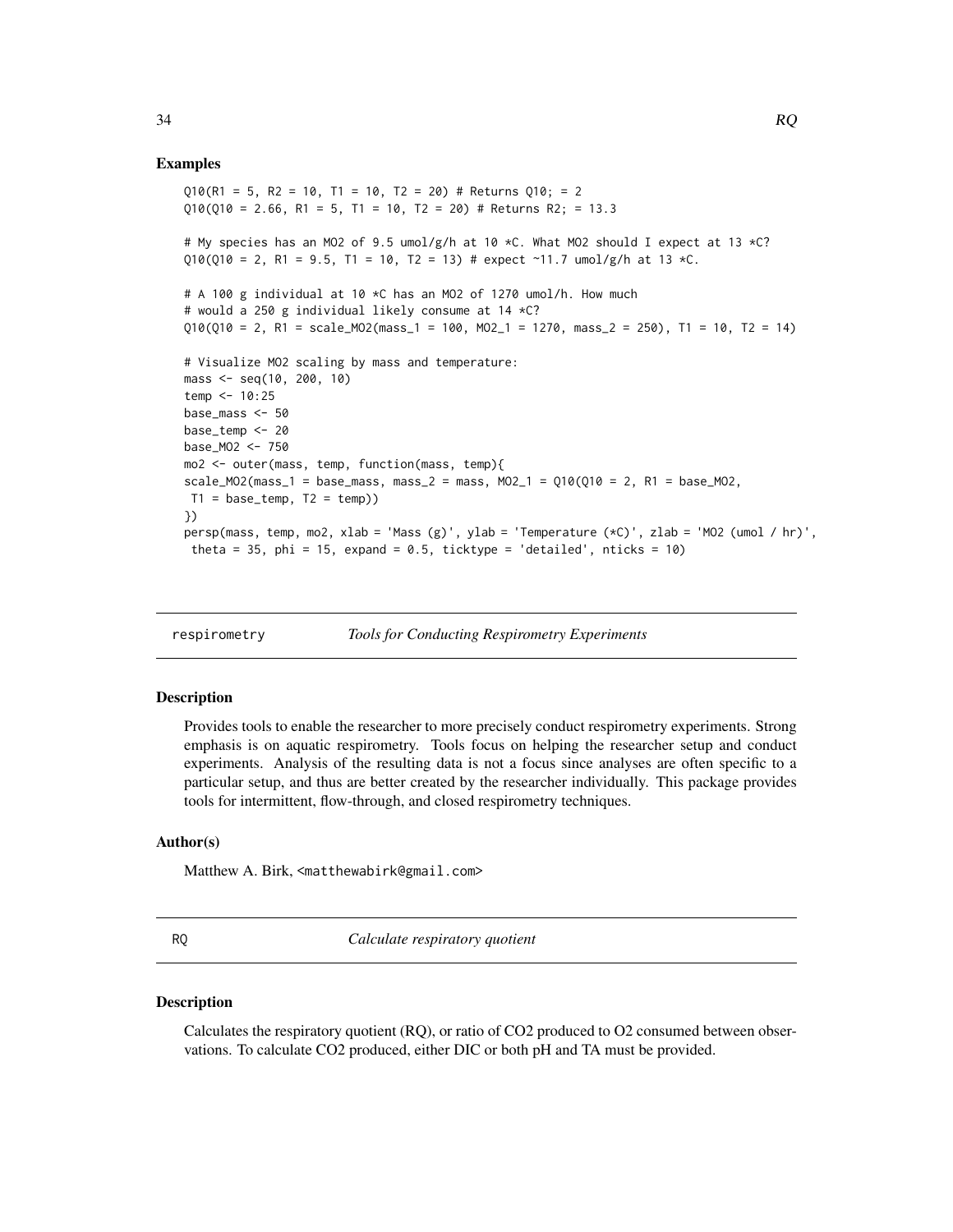### <span id="page-34-0"></span>Usage

```
RQ(o2, o2_unit = "percent_a.s.", pH = NULL, TA = NULL, DIC = NULL,
  temp = 25, sal = 35, atm_pres = 1013.25)
```
### Arguments

| о2.      | a numeric vector of O2 values with a length of at least 2.                                                 |
|----------|------------------------------------------------------------------------------------------------------------|
| o2_unit  | a string describing the unit used to measure o2. Default is "percent_a.s." Options<br>are from $conv_02$ . |
| рH       | pH (total scale). Elements must align with o2 vector.                                                      |
| ТA       | total alkalinity (umol / kg). May be either a vector with length equal to 02 or a<br>single numeric value. |
| DIC      | dissolved inorganic carbon (umol / kg). Elements must align with 02 vector.                                |
| temp     | temperature ( $\rm{^{\circ}C}$ ). Default is 25 $\rm{^{\circ}C}$ .                                         |
| sal      | salinity (psu). Default is 35 psu.                                                                         |
| atm_pres | atmospheric pressure (mbar). Default is 1013.25 mbar.                                                      |

### Value

ratio of CO2 produced to O2 consumed.

### Note

If you want a rough estimate of RQ, but only have pH measurements, TA can be estimated from salinity using [guess\\_TA](#page-18-1).

### Author(s)

Matthew A. Birk, <matthewabirk@gmail.com>

### See Also

[conv\\_o2](#page-10-1), [guess\\_TA](#page-18-1)

### Examples

```
o2_observations <- c(21, 18, 14.5, 7)
pH_observations <- c(8.05, 7.98, 7.86, 7.65)
TA_observations <- c(2222, 2219, 2208, 2214)
```

```
RQ(o2 = o2_observations, o2_unit = 'kPa', pH = pH_observations,
TA = TA\_observations, temp = 20, sal = 33)
```

```
DIC_observations <- c(2222, 2250, 2284, 2355)
RQ(o2 = o2_observations, o2_unit = 'kPa', DIC = DIC_observations)
```

```
RQ(o2 = o2_observations, o2_unit = 'kPa', pH = pH_observations, TA = 2032)
```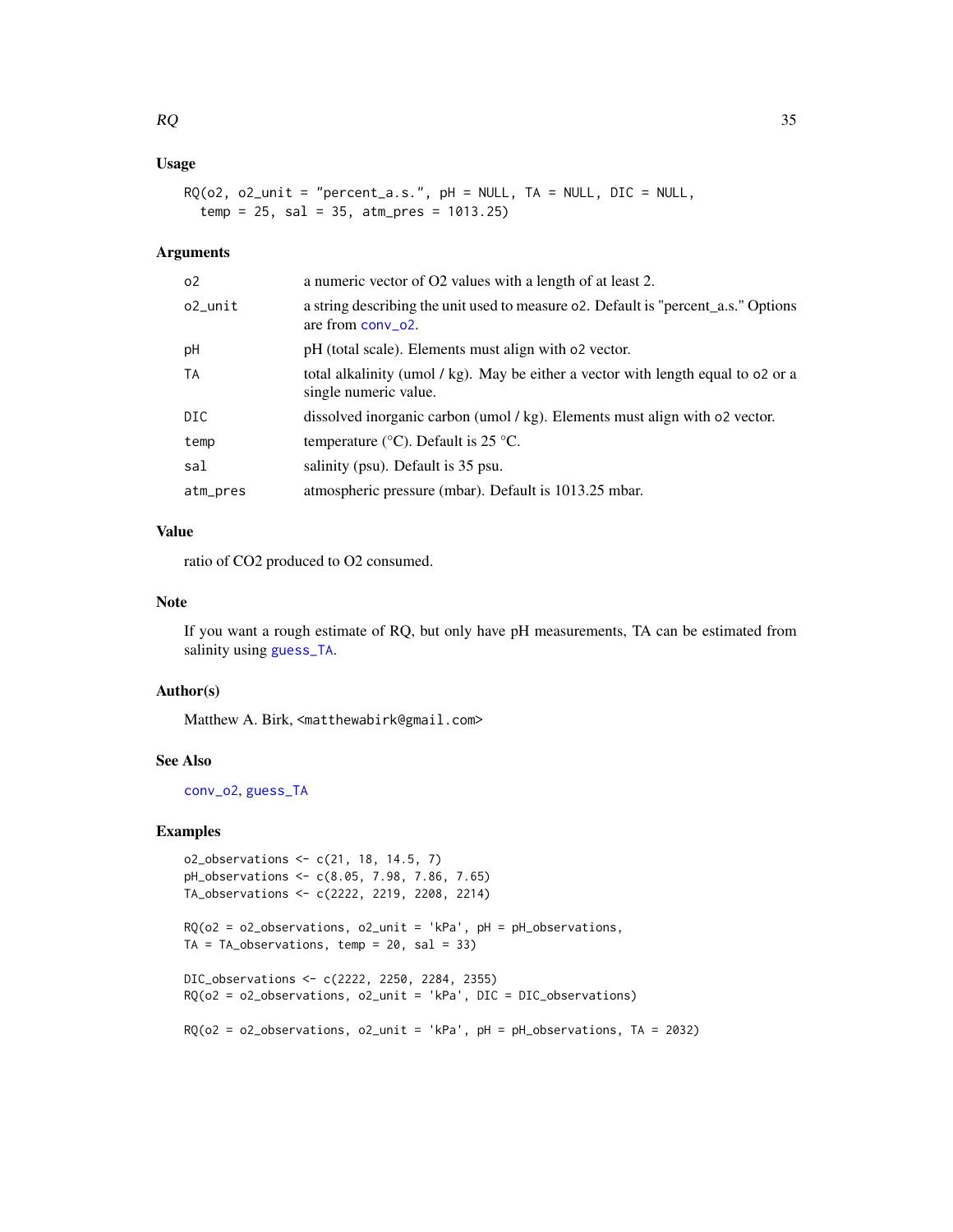<span id="page-35-1"></span><span id="page-35-0"></span>

#### Description

For most organisms, metabolic rate does not scale linearly, but rather according to a power function. This function estimates MO2 or size of an individual organism given the MO2 and size of another individual of a different size.

### Usage

scale\_MO2(mass\_1, MO2\_1, mass\_2, MO2\_2, b = 0.75)

#### Arguments

| mass_1 | animal mass for M02_1.                        |
|--------|-----------------------------------------------|
| MO2 1  | metabolic rate for mass_1.                    |
| mass_2 | animal mass for $MO2_2$ .                     |
| MO2 2  | metabolic rate for mass_2.                    |
| h      | scaling coefficient for MO2. Default is 0.75. |

### Details

$$
(MO2 = b0 * M^b)
$$

where  $b\theta$  is species-specific normalization constant, M is mass and b is the scaling coefficient which is 0.75 for many organisms.

For scaling of **mass-specific** metabolic rates, use  $b = -0.25$  rather than  $b = 0.75$ .

#### Author(s)

Matthew A. Birk, <matthewabirk@gmail.com>

#### See Also

[Q10](#page-32-1), [calc\\_b](#page-1-1)

### Examples

# I know a species has an SMR of 800 umol O2/h at 200 g. # What would be a likely SMR for a 300 g individual? scale\_MO2(mass\_1 = 200, MO2\_1 = 800, mass\_2 = 300)

# Some squids have a much higher scaling coefficient:  $scale_{19} = 200, MO21 = 800, mass2 = 300, b = 0.92)$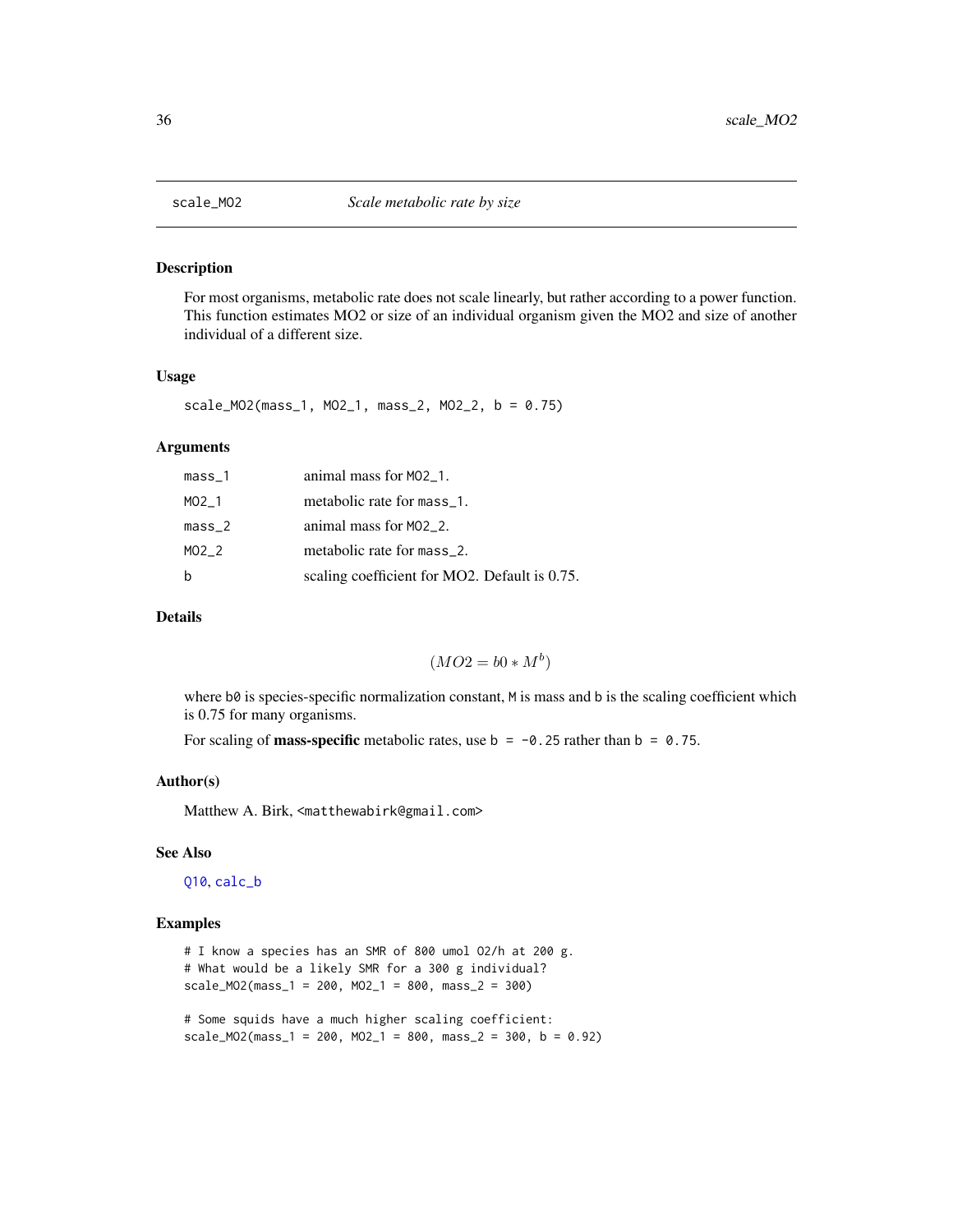```
# A 100 g individual at 10 *C has an MO2 of 1270 umol/h. How much
# would a 250 g individual likely consume at 14 *C?
Q10(Q10 = 2, R1 = scale_MO2(mass_1 = 100, MO2_1 = 1270, mass_2 = 250), T1 = 10, T2 = 14)
# Visualize MO2 scaling by mass and temperature:
mass <- seq(10, 200, 10)
temp < -10:25base_mass <- 50
base_temp <- 20
base_MO2 <- 750
mo2 <- outer(mass, temp, function(mass, temp){
scale_MO2(mass_1 = base_mass, mass_2 = mass, MO2_1 = Q10(Q10 = 2, R1 = base_M02,T1 = base_ttemp, T2 = temp)})
persp(mass, temp, mo2, xlab = 'Mass (g)', ylab = 'Temperature (*C)', zlab = 'MO2 (umol / hr)',
theta = 35, phi = 15, expand = 0.5, ticktype = 'detailed', nticks = 10)
```